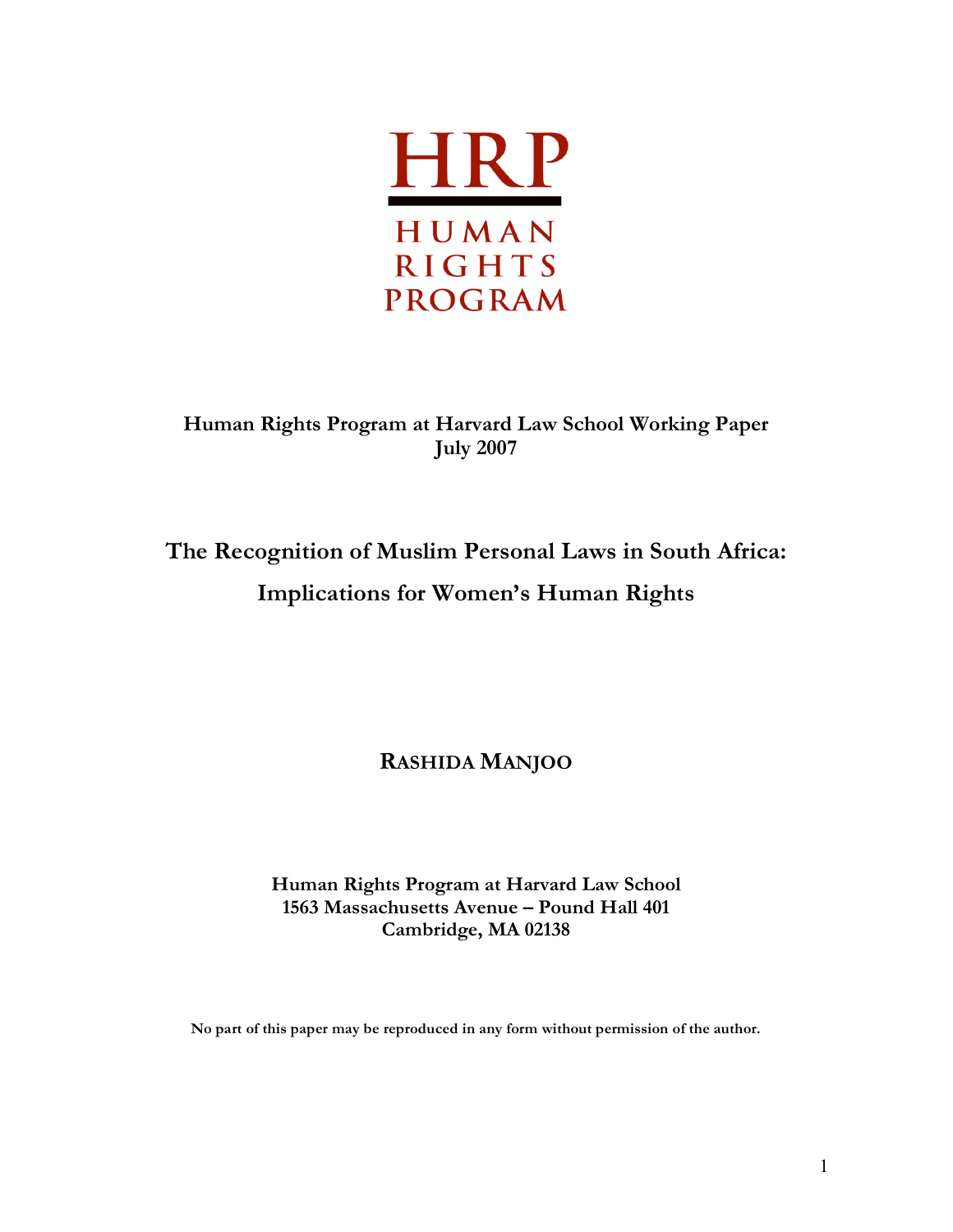## **The Recognition of Muslim Personal Laws in South Africa: Implications for Women's Human Rights**

**©Rashida Manjoo Visiting Fellow, September 2006-December 2007 Human Rights Program at Harvard Law School**

**Former Commissioner of South Africa's Commission on Gender Equality Law, Race, and Gender Research Unit – University of Cape Town Email: rmanjoo@law.harvard.edu**

**Rashida Manjoo is an Advocate of the High Court of South Africa and a former commissioner of the Commission on Gender Equality (CGE), a constitutional body mandated to oversee the promotion and protection of gender equality. Prior to being appointed to the CGE she was involved in social context training for judges and lawyers, where she has designed both content and methodology during her time at the Law, Race, and Gender Research Unit—University of Cape Town and at the University of Natal, Durban.**

**The Human Rights Program (HRP) seeks to give impetus and direction to international human rights** work at Harvard Law School. Established in 1984, HRP works to educate students who will be among the **leaders of the human rights movement, and fosters progress within the movement through its scholarship, engagement, criticism and suggestions. For more information on HRP, visit www.law.harvard.edu/programs/hrp.**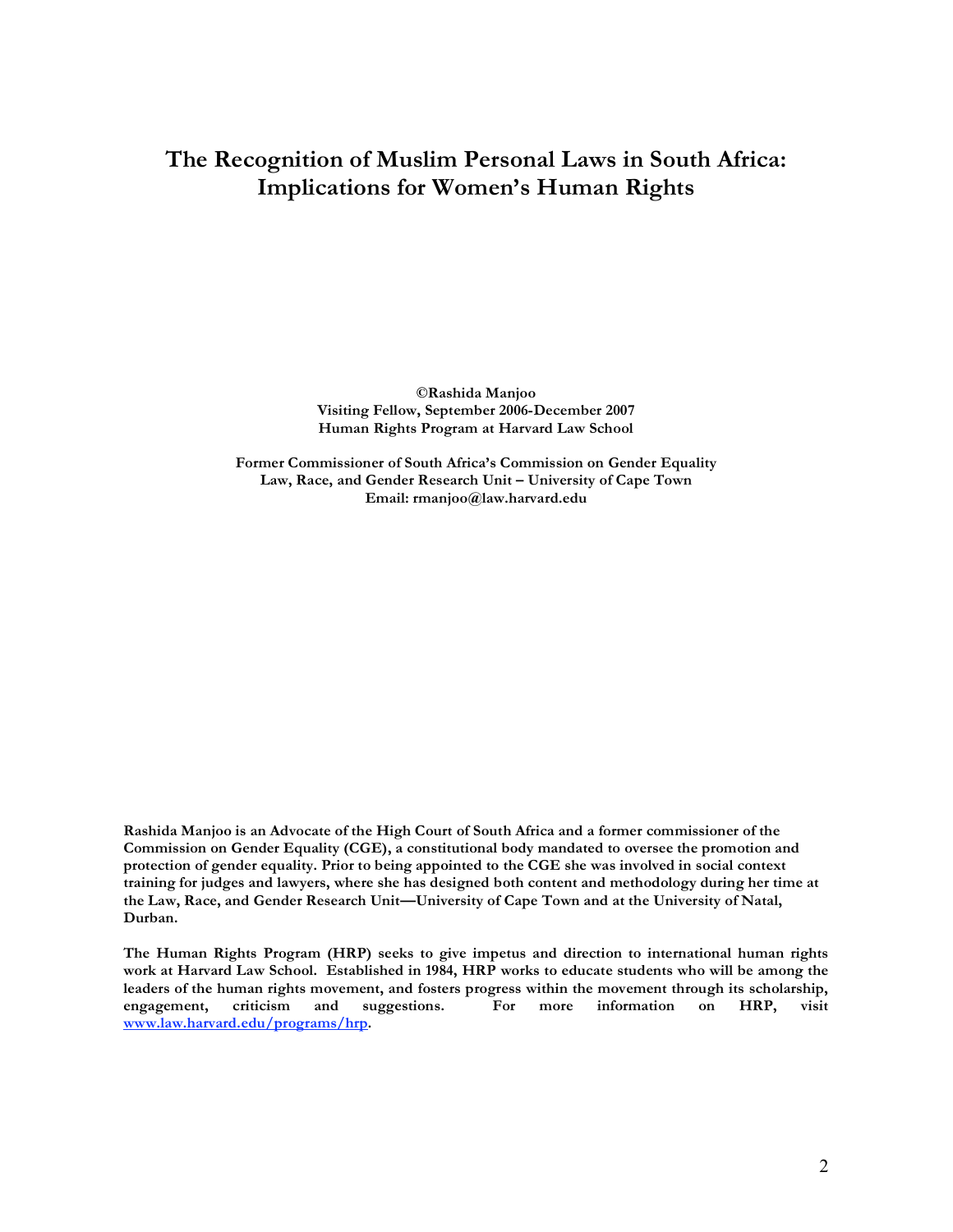## **PROJECT REPORT 2005-7**

## **THE RECOGNITION OF MUSLIM PERSONAL LAWS IN SOUTH AFRICA: IMPLICATIONS FOR WOMEN'S HUMAN RIGHTS**

Editor: Rashida Manjoo\*

#### **1) Introduction**

Bringing personal status laws into conformity with international and constitutional equal rights provisions is an imperative for the protection of women's human rights. Multicultural secular democracies face a challenge in effectively and meaningfully guaranteeing the right to equality *and* the right to religion and culture. Currently, Muslim marriages are not legally recognized in South Africa. Nearly 1.5 million of South Africa's citizens are Muslims, yet their marriages do not enjoy legal status. Some seek out the civil law system, but the rest are without formal legislative redress when problems arise within a marriage. This creates problems for parties in Muslim marriages generally, but for women in particular, especially in the family law arena.

This report identifies potential constitutional violations that may emerge in the law reform efforts that are currently taking place in South Africa. It explores amongst other issues, the tensions between women's equality rights and religious rights, codification of religious personal status laws versus recognition of religious marriages, achieving equal access to justice for all women, and also tensions arising between individual equality rights and group equality rights.

This report reflects research undertaken by students registered in the Clinical Advocacy Course at the Human Rights Program (HRP), Harvard Law School. HRP offers course work and fosters the participation of students in human rights activities. Amongst other activities, HRP also develops and supervises student clinical projects. One of the projects embarked on by students in 2005/6 was that of "[T]he Recognition of Muslim Personal Laws in South Africa: Implications for Women's Human Rights". Students involved in the project included: Mujon Baghai, Nazia Izuddin, Elodie Moser, Yvonne Osirim, Pranvera Recica and Erica Westernberg. The project was conceptualised and supervised by Rashida Manjoo (Visiting Fellow, Human Rights Program/ Research Assoc, Law Faculty- University of Cape Town, South Africa). This report is based on work undertaken over two semesters by law students and also further work undertaken by the editor. It reflects a narrow and more legalistic approach to the issue of recognition of religious marriages in South Africa, as opposed to a sociological or anthropological approach.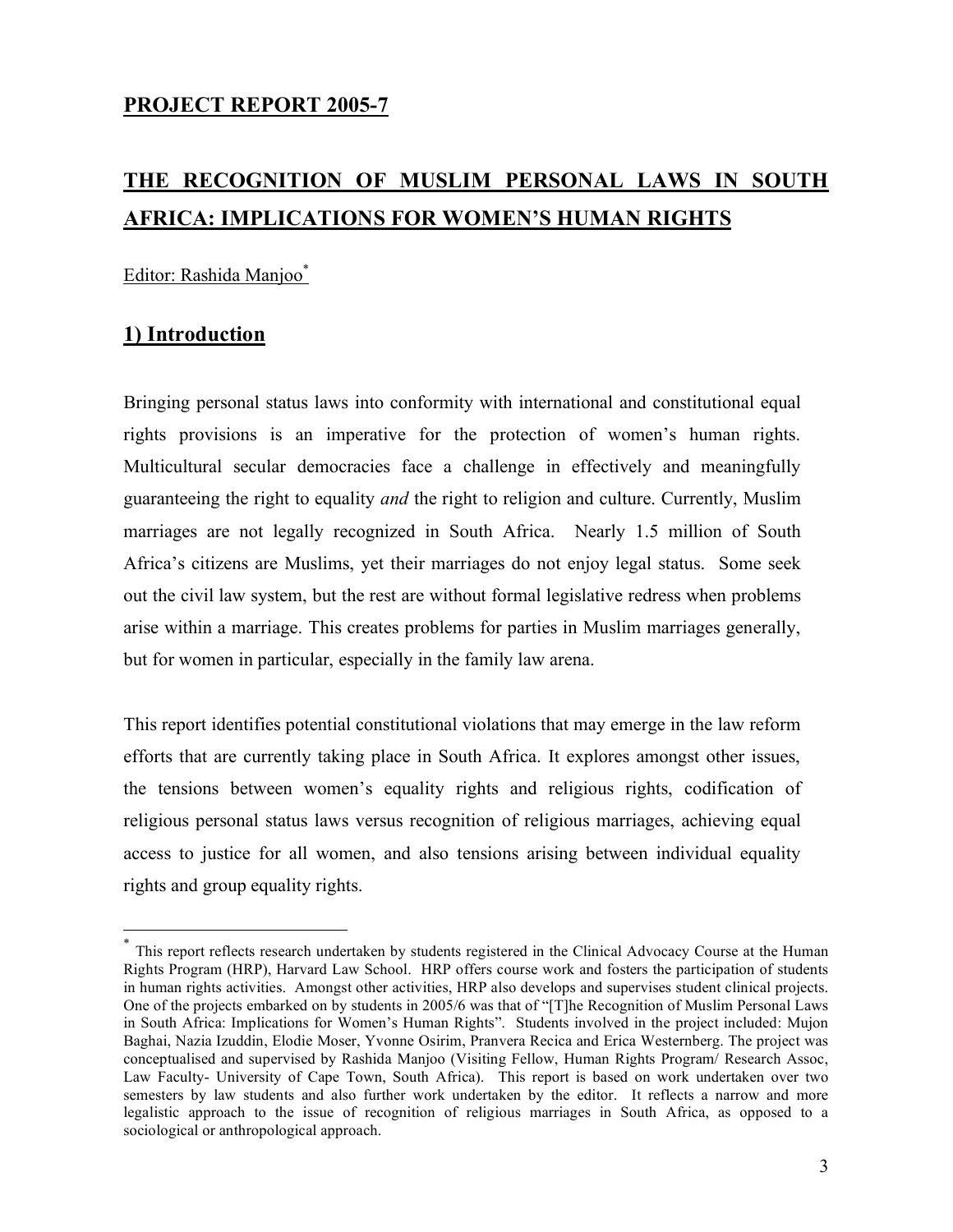South Africa is in the process of considering separate legislation that will recognize Muslim marriages. In July 2003, the South African Law Reform Commission (SALRC) submitted a report to the Minister of Justice along with proposed draft legislation called the Muslim Marriages Act (hereinafter referred to as the SALRC bill) which would recognize Muslim marriages.<sup>1</sup> The proposed bill addresses the registration of Muslim marriages, the dissolution of such marriages, custody of and access to minor children, and the issue of maintenance (both spousal and child support). Provision is also made for the regulation of polygynous marriages. According to the SALRC, adoption of the draft bill would go a long way in creating legal certainty regarding Muslim marriages; it would give effect to Muslim values; and it would afford better protection to women in those marriages, in accordance with both Islamic and South African constitutional tenets. The SALRC draft bill codifies elements of Muslim Personal Laws, by outlining rules for a variety of marital situations. The provisions in the SALRC bill are similar to provisions on Muslim Personal Laws as codified or applied in some countries including India, Nigeria, Malaysia, Bangladesh, Uganda, Tanzania, Pakistan and Sri Lanka. Though most of these countries are multicultural, they succumb to different models of multiculturalism. Each of these models demonstrates a different approach to Muslim Personal Laws. Section three below will discuss Ayelet Shachar's models of multiculturalism and also some consequences that have arisen in a few Asian and African countries which have adopted Muslim Personal Laws.

As a consequence of receiving numerous concerns relating to the SALRC Bill, which revolved around both constitutionality issues generally and women's right to equality in particular, the Parliamentary Office of the South African Commission for Gender Equality (CGE) drafted an alternative draft bill in October 2005. This Bill, called the Recognition of Religious Marriages Bill (hereinafter referred to as the CGE bill), was produced with the assistance of the office of the State Law Advisor, and was in fulfillment of the CGE's constitutional mandate.<sup>2</sup> This is a secular bill, of general application, that provides for the recognition of *all* religious marriages and avoids issues of codification of specific religious tenets, so as to comply with both international and constitutional law imperatives. It also addresses the lacuna that exists with respect to the non-recognition of other religious marriages.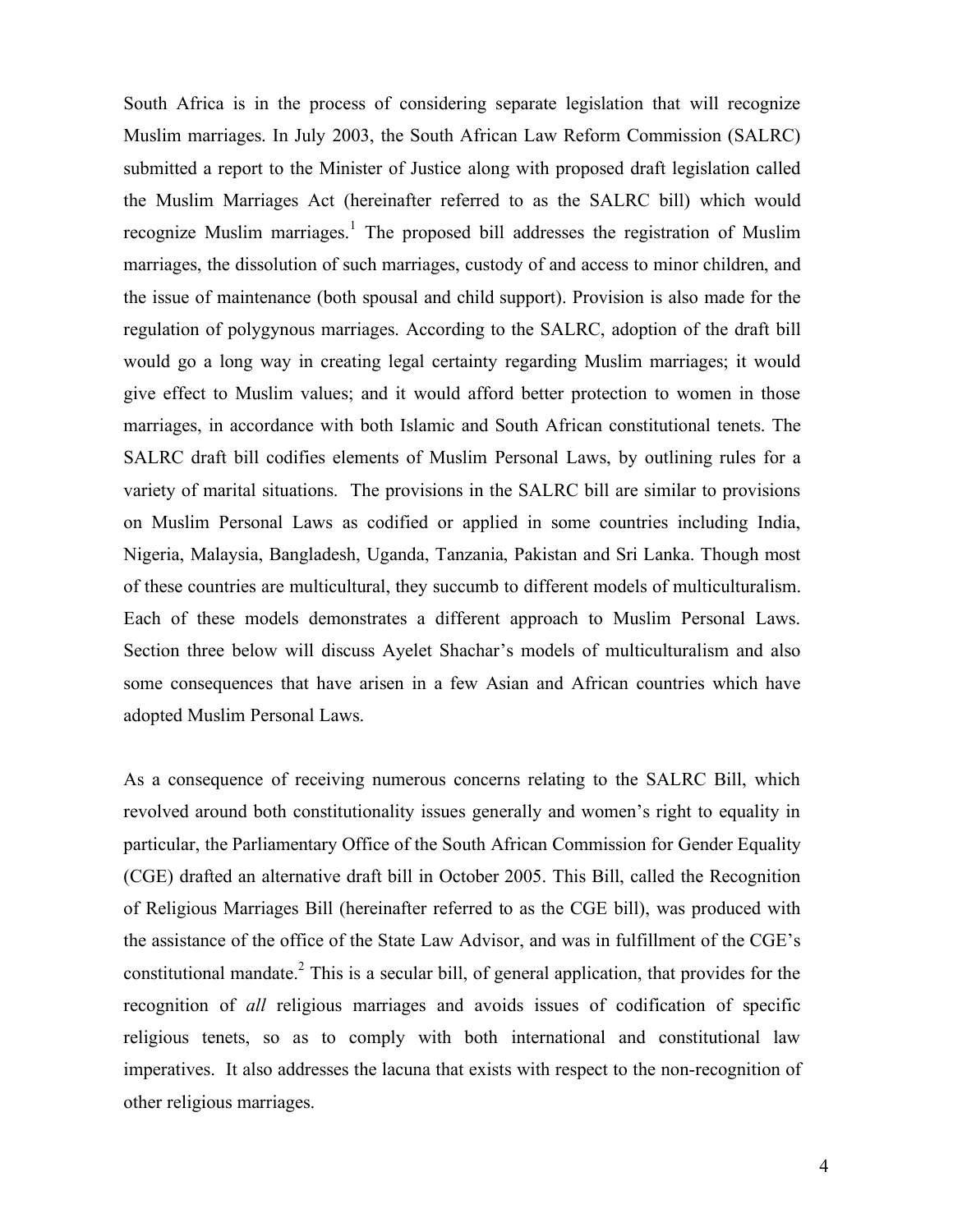The CGE Bill was discussed with the SALRC and then handed over to the relevant executive structures. The hope was that broad public consultations would be held by them, particularly by the Gender Directorate of the Department of Justice. But neither the Ministry of Justice nor the Ministry of Home Affairs has acceded to numerous requests for a meeting with the CGE, nor have they undertaken any public consultations on the CGE Bill. The most recent development has been the discussion of potential litigation, to challenge the unconstitutionality of non-recognition of marriages conducted under Muslim laws.<sup>3</sup>

In assessing the best approach to the problem of non-recognition of religious marriages, the South African constitution must be interpreted in its historical context, i.e. by focusing on fundamentally reversing the effects of racial and gender discrimination that existed under apartheid. The constitutional mandate is *transformative* justice and hence the goal is substantive equality, not just formal equality.<sup>4</sup> The centrality of equality is reflected in the fact that the Constitution sets forth human dignity, equality, and non-sexism as foundational values. <sup>5</sup> South Africa's courts have stressed that this history of discrimination and the push to remedy the real-world impact of such wrongs must inform any interpretation of the Constitution, especially the provisions on equality.<sup>6</sup> Taking all these factors into account, this report attempts to set out the applicable international and constitutional law obligations; the relevant domestic jurisprudence that is of persuasive value; and, finally examines a few sections of both draft Bills. The relevant sections that are examined, relate broadly to the achievement of the rights to substantive gender equality, freedom of religion and access to justice.

#### **2) Methodology**

Students registered in the Clinical Advocacy Course in the Human Rights Program, Harvard Law School in 2005/6, conducted desktop research on the constitutional validity, impact, and consequences of the abovementioned bills. Research also included a comparative analysis, seeking to identify practices and legislative models in select countries in Africa, Asia, Europe and North America. The one week field work undertaken in October 2005 included: the presentation of the research at a workshop hosted by the CGE in Cape Town; interviews with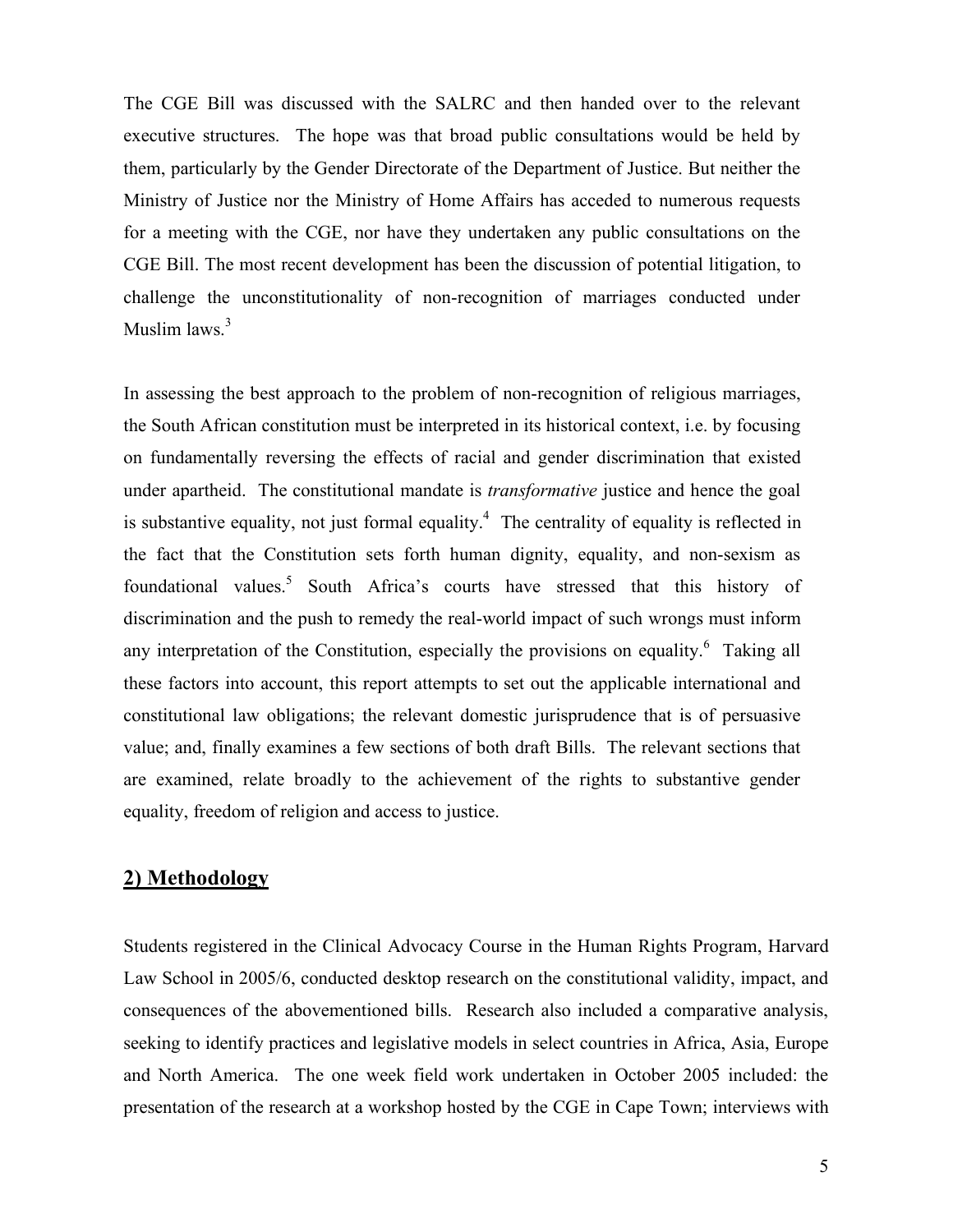academics, community members, and government officials; and participation in a seminar with staff of the CGE. For the purposes of the latter seminar, the students engaged in an indepth discussion on comparisons that reflected their analysis of the differences and also the implications of both the Bills.<sup>†</sup> The findings and debates emanating from the desktop research and the field-work are reflected in this report. This report will be shared with the CGE and with relevant civil society organizations. It is hoped that it will be used for the purposes of advocacy at both the legislative and litigation levels, in respect of the promulgation of constitutionally sound legislation which recognizes all religious marriages, without violating women's human rights. This report uses the term Muslim Personal Laws to refer to personal status laws emanating from the tenets of Islamic religious sources.

#### **3) Models of multiculturalism**

#### *3.1 General*

This section largely draws on the work of Ayelet Shachar, who distinguishes between two different models of multiculturalism: the religious particularist model and the secular absolutist model. The 'religious particularist model' is a governance model in which different religious communities are vested with legal power over their members' personal statuses.<sup>7</sup> This model addresses the problem of respecting cultural differences by granting religious communities the authority to follow their own traditions in the family law arena. Communities are vested with legal power over matters of personal status and property relations, and the state does not regulate citizens' marriage and divorce affairs.<sup>8</sup>

The second model, the 'secular absolutist model' is a system in which the state retains authority over family law matters and all citizens are subject to a uniform secular family law. Under the secular absolutist model, the state defines legally what constitutes the family and regulates its creation and dissolution. A uniform secular state law is imposed upon all citizens in family law matters, regardless of those citizens' group affiliation(s). Religious officials have no prescribed role in defining or celebrating marriages.<sup>9</sup> In its ideal form, the

 <sup>†</sup> The speakers and focus of each presentation at the workshop included: Elodie Moser – "Multiculturalism and Legal Systems - Models at Work"; Nazia Yusuf Izuddin – "A Comparative Analysis of Muslim Personal Law in Africa and Asia: Indicators for the South African Bill"; and Erica Westenberg – "Constitutional Analysis of Proposed Muslim Marriages Act". Mujon Baghai and Yvonne Osirim contributed to the desk-top research which informed sections of the presentations.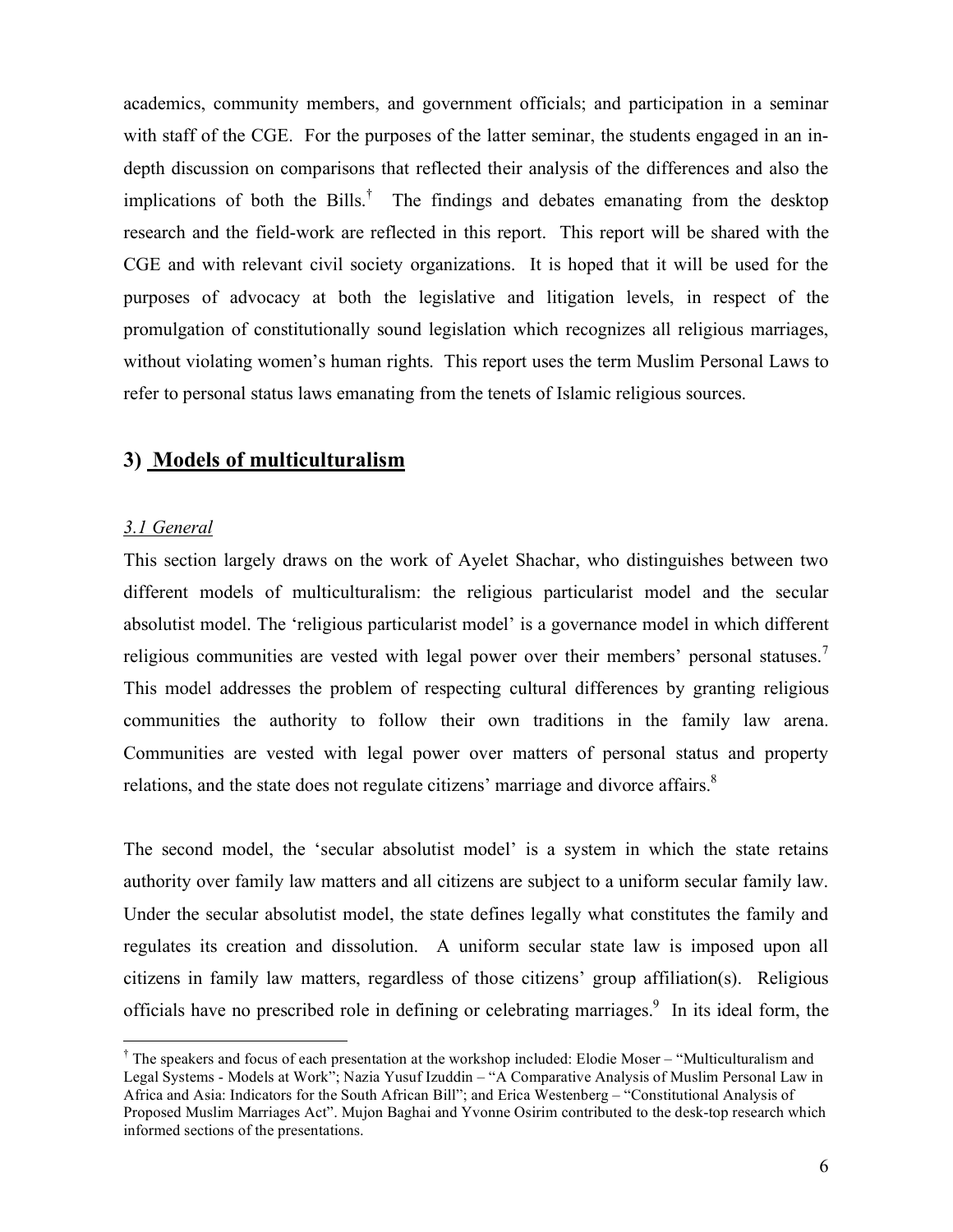secular absolutist model denies legal recognition for a marriage or divorce performed by a representative of a religious family law tradition. It also refuses to acknowledge the possible distributive aspect of religious family law traditions. In other words, the state does not allocate any legal authority to the groups over issues of status or property relations, preserving for itself the ultimate regulatory power over the citizenry in matters of marriage and divorce. In theory, the key apparent advantage of the secularist absolutist model is that it creates a legal regime in which the state has a hold over all ministers**,** which then avoids the claim that "… the state only supports the practices of the majority [population] in the family law arena."<sup>10</sup> Hence, all forms of religious marriage and divorce proceedings, whether Christian, Muslim, Jewish, Hindu, etc, have no legal validity under state law. In practice, however, the allocation of legal authority set by the secular absolutist model clearly does not advance the preservation of groups through the accommodation of their diversity: rather it falls short of respecting and addressing family laws and traditions, other than those that exist in the dominant religious, social and legal systems. As Shachar suggests, "… [t]he secular absolutist model is based on the presumption that religious practices are relegated to the "private" realm."<sup>11</sup>

Shachar argues that one can distinguish the '*secular absolutist model'* of civil law countries such as France, Germany, and the Netherlands, in which there is strict separation of church and state, *12* and the '*modified absolutist system'* employed in Australia, Britain, Canada, and the United States, which permits some formal recognition of religious traditions, such as by authorizing religious officials to solemnize marriages.<sup>13</sup> In the latter model, the state still maintains its decisive authoritative power to regulate citizens' marriage and divorce affairs, but state family law codes have been rewritten so as to sanction greater cultural diversity. For instance, civil authorities may invest religious officials with parallel authority to formalize marriages.<sup>14</sup> Shachar points out that "... [t]his [modified absolutist] model is important because it provides formal recognition of certain aspects of minority communities' family law traditions."<sup>15</sup> She also shows that "... [a]t the same time, it created a legal route for secular authorities to limit the exploitative power used by religious spouses to gain excessive rights in exchange for religious divorce decrees."<sup>16</sup> However, while this legal arrangement may well resolve some individual cases of oppression, it does not create any encouragement for religious communities to reconsider their internal norms. She states … "[T]his model may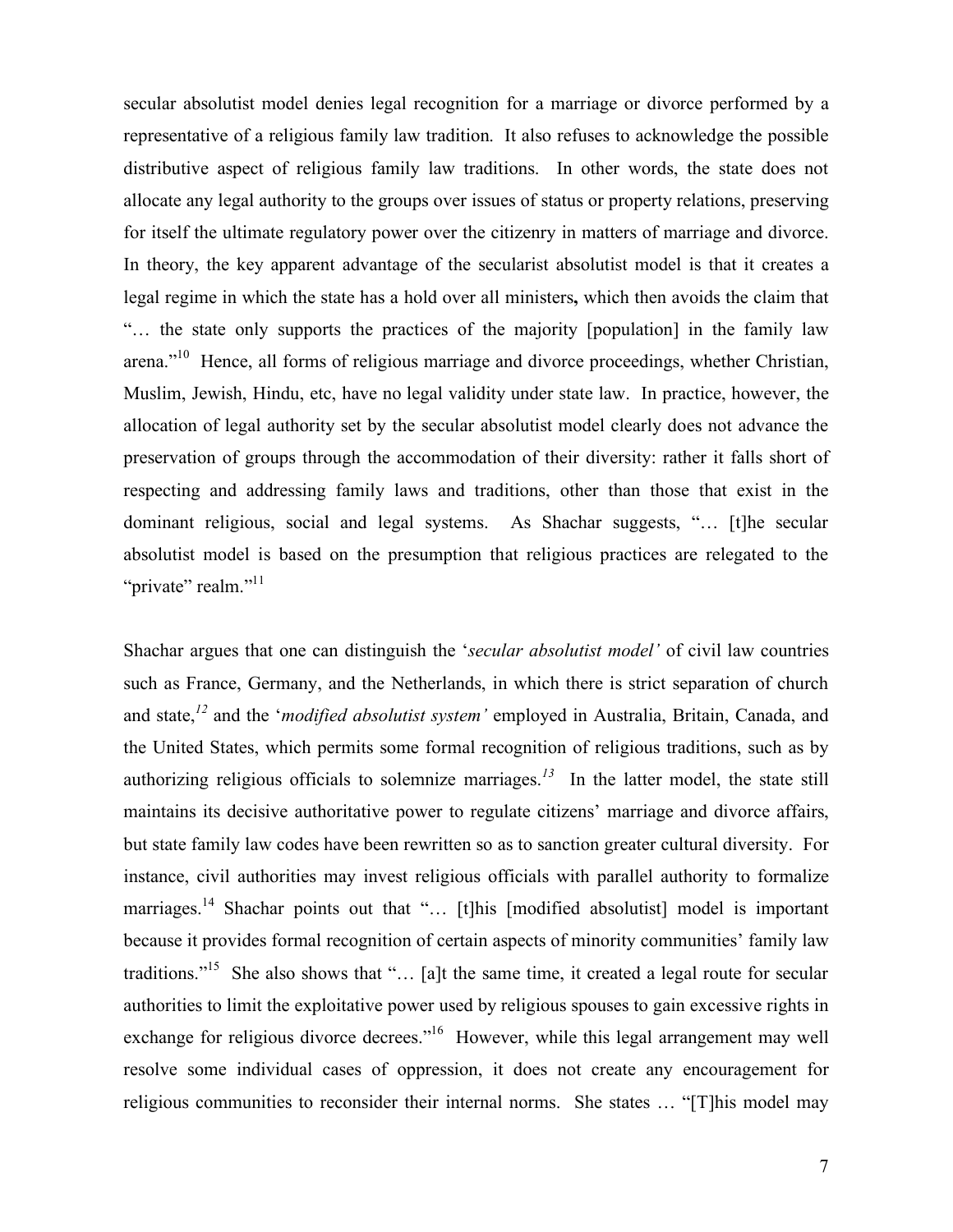just incite more reactive culturalist response – even well-meaning modifications by the state still have the effect of preserving a basic imbalance."<sup>17</sup> Though secular countries can follow this route to control gender injustice and other forms of religious control in the secular sphere, the modified absolutist model is unlikely to prevent the violation of women's human rights.

While the concepts of multiculturalism and legal pluralism have drawn significant scholarly attention and debate in the past decade, large scale legal pluralism in the area of family law has not taken root in western industrialized countries. In the United States we see traces of legal pluralism, where Native Americans retain powers of self-government that extends to family law. In Australia and New Zealand, Aboriginal and Maori customary law receive some recognition, but courts do not apply or enforce this customary law directly. In common law countries, some religious clergy have legal authority to formalize marriages, provided that the parties obtain a marriage license from the state. With these small exceptions, western industrialized countries largely maintain unified family law systems, and persons of all religious, cultural, and ethnic backgrounds are subject to the same family law rules and institutions. In contrast, a pluralist system can be characterized as one that maintains the autonomy and sovereignty of different minority cultures.<sup>18</sup> Schachar points out both the benefits and the risks inherent in pluralist systems. She argues that pluralist systems may put at risk the equality rights of vulnerable group members, while uniform systems might do a better job at protecting citizenship rights and ensuring equal treatment. On the other hand, such pluralist systems may also deny the importance of particular cultural or religious norms, and discriminate against minority groups, whose traditions are distinct from those embedded within the dominant culture. In Schachar's view, one solution to achieving the protection and promotion of both individual and group rights is to have a joint governance system between the state and the cultural group.<sup>19</sup>

#### *3.2) Comparing Models from Asia and Africa*

This section sets out a brief picture of the challenges and consequences of the adoption of Muslim Personal Laws in a few Asian and African countries. An unavoidable tension in codifying Muslim Personal Laws in different contexts is whether to adopt a monolithic or a pluralistic system. This is partly due to the reality that there is usually neither a homogenous Muslim community nor a single interpretation of religious laws in that context. Furthermore,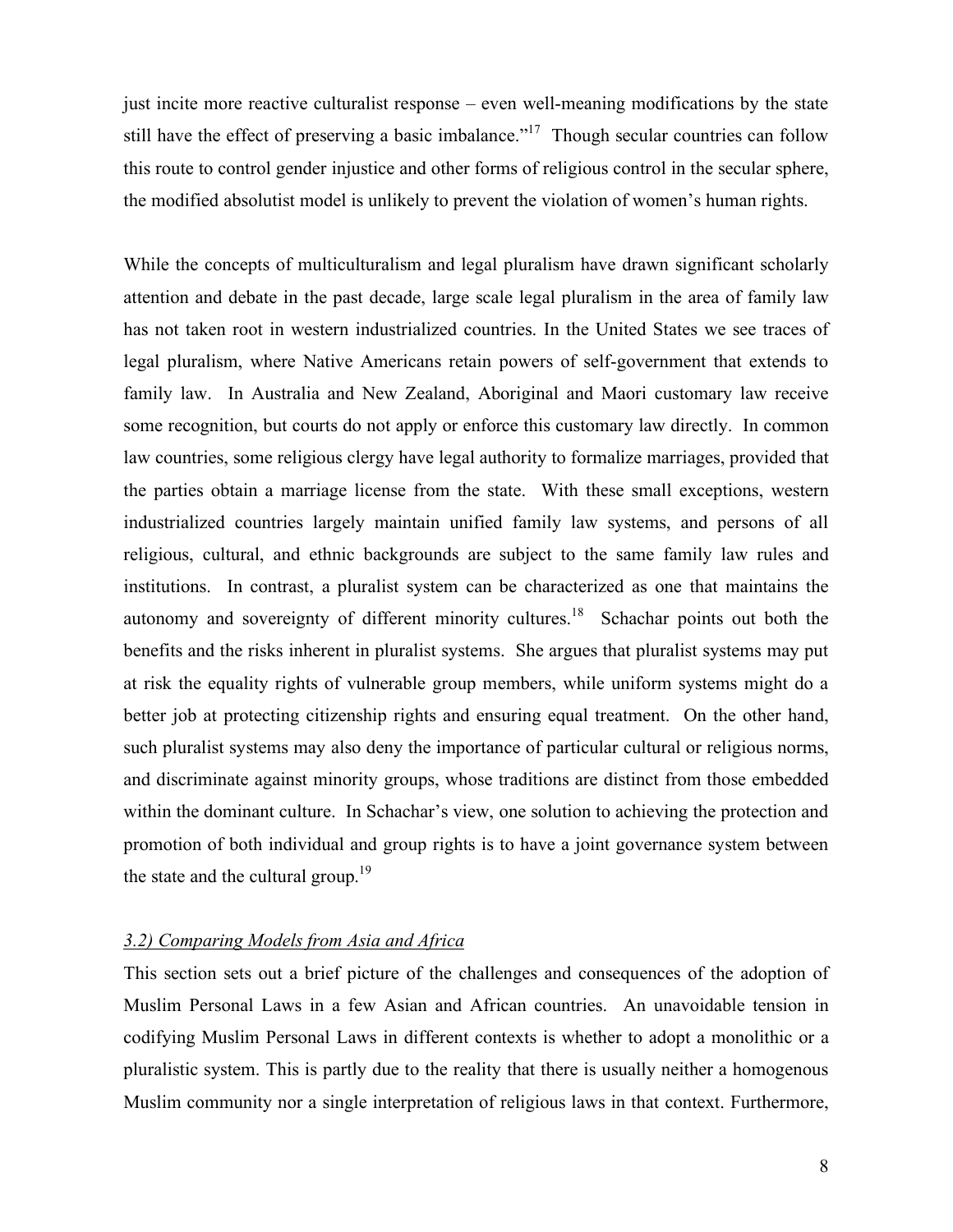the issue of the public status and role of religion is also a contested one in many countries. For example, India, Nigeria, Kenya, Tanzania and Sri Lanka are secular nations to the extent that the Constitution does not recognize a state religion. All of these countries, however, have recognized Muslim citizens to be governed by their personal laws relating to marriage, divorce, maintenance (spousal and child support), custody and guardianship, and have hence codified Muslim Personal Laws. On the other hand, the main sources of law in Pakistan, Bangladesh, Malaysia and Zanzibar are Muslim Laws, with Pakistan and Bangladesh declaring Islamic Law as the state religion in their constitutions.

Despite the difference in constitutional status granted to religious law there are some parallels in the effects of application of such laws in these countries. The substance of Muslim Personal Laws and also the interpretations thereof have given rise to contestation in many countries, particularly by women's rights activists. Some questions of concern include: what constitutes a valid marriage under Muslim Laws; what are valid religious precepts; what are the rules of spousal maintenance and child support; what are the rights of spouses in a marriage etc. Though these questions involve the basic tenets of Muslim Personal Laws and give the impression of certainty as to response and broad consensus on the issues, they have also evolved into controversies concerning which religious school of interpretation prevails. The criticism is that giving legitimacy to one school of interpretation excludes the beliefs and rights of people who adhere to a different school, and this exclusion amounts to discrimination on the basis of religious belief. In the South African scenario, the SALRC bill is vulnerable to these criticisms, as it gives priority to one school of interpretation over the other. As Shafi and Hanafi schools are the dominant schools of interpretation in South Africa, the legislation tends to exclude Shia practices and certain practices that are particular to the Maliki and Hanbali schools of interpretation. In the interviews conducted, some people argued that in choosing one dominant or preferred school of interpretation, the state is mandating what religious practices should be. This argument also raised the broader questions of whether a secular state has the authority to define religious mandates, and also whether this amounts to a violation of freedom of religion.<sup>20</sup>

One of the reasons articulated by India, Pakistan, Bangladesh and Kenya for the codification of Muslim Personal Laws is the protection of women from exploitation based on religious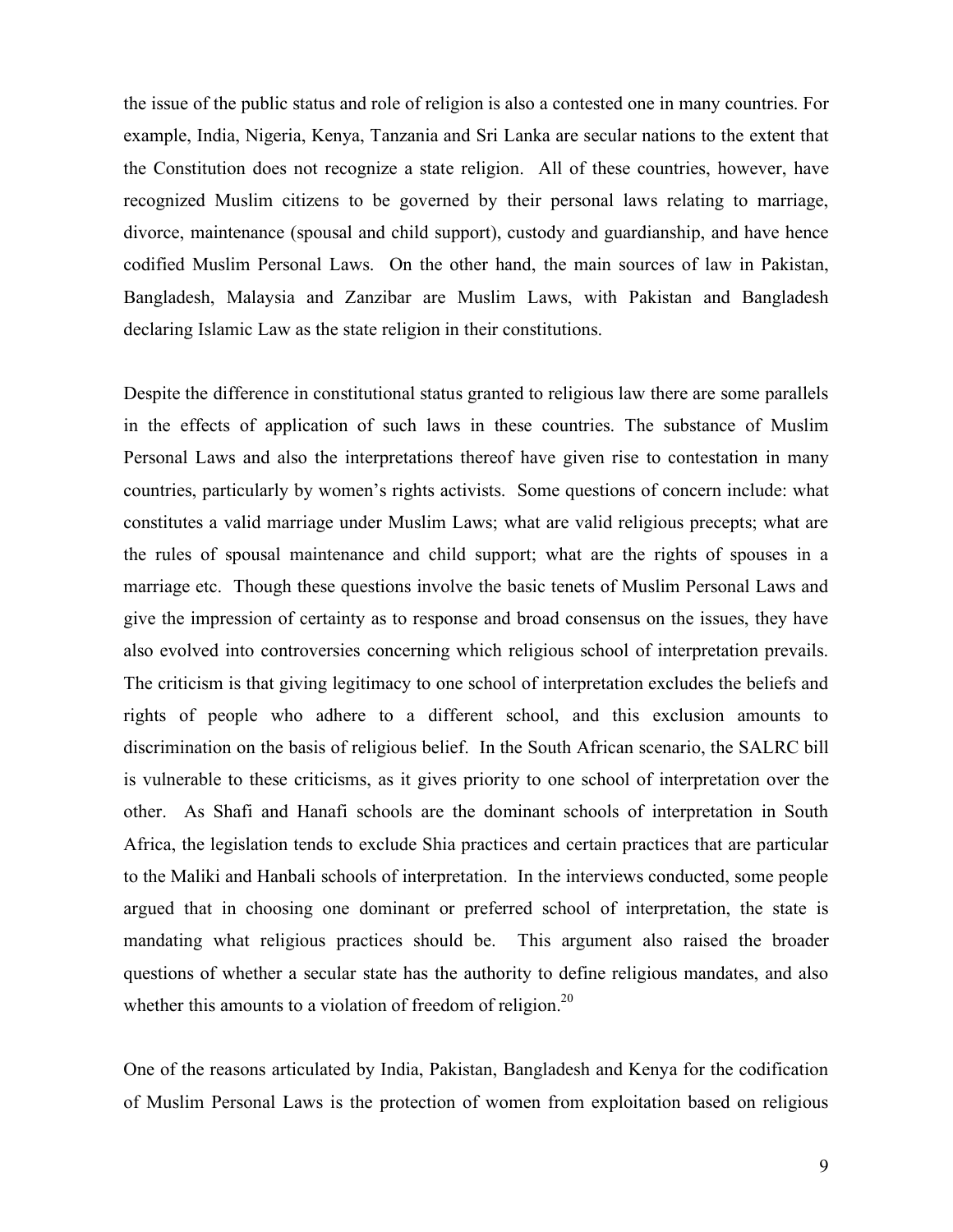practices. Unfortunately, women are not protected from exploitation in the above-mentioned countries or in Nigeria, Malaysia, Sri Lanka and Tanzania. Violations of women's rights are common in executing provisions on divorce, polygynous marriages, custody of children and maintenance in all these countries.<sup>21</sup> In some of these countries, courts have also succumbed to traditional definitions and customary practices and have overruled constitutional law provisions found in the fundamental rights section of the constitutions. A leading example is the Shah Bano case, which was decided in India during the 1980's  $^{22}$ . The case related to a divorce and maintenance [support] claim of an older woman who had no minor children. The Indian Supreme Court granted the woman maintenance and in its reasoning justified the decision under religious law, stating that its conclusion was in line with the Quranic<sup>23</sup> spirit of justice in respect of support for a person in need. Religious leaders objected to the decision and challenged the court's authority to interpret the Quran. Despite the progressive decision of the Supreme Court, the decision could not be enforced, because of extreme pressure from the religious leaders. As a consequence, a law was passed to effectively invalidate the court's decision and which "…deprived all and only Muslim women of the right of maintenance guaranteed under the Criminal Procedure Code."<sup>24</sup> One of the crucial issues that this case raises is that of the authority/power that codification processes grant to religious law implementers, even in a constitutional democracy that guarantees secularism and protection under a Bill of Rights. The lack of enforceability of a court judgment because of protests by religious leaders is an indicator of another difficulty with respect to achieving gender justice in plural legal systems.

There have also been cases in Malaysia and Nigeria that illustrate how the courts override constitutional law principles and disregard the bills of rights when interpreting religious law. Cases reveal how traditional definitions (including the definition of obedience) and interpretations of gender roles play a major role in deciding divorce, maintenance and custody issues. Some of the implications that have been common to the above mentioned countries in the process of codifying Muslim Personal Laws include: the violation of constitutional supremacy; violation of fundamental rights; affirmation of popular and customary views and beliefs on Islam such as 'polygamy is a man's right'; and challenges to the authority of the secular courts due to the existence of a parallel judicial system based on religious law. The SALRC bill replicates many provisions relating to Muslim Personal Laws that have been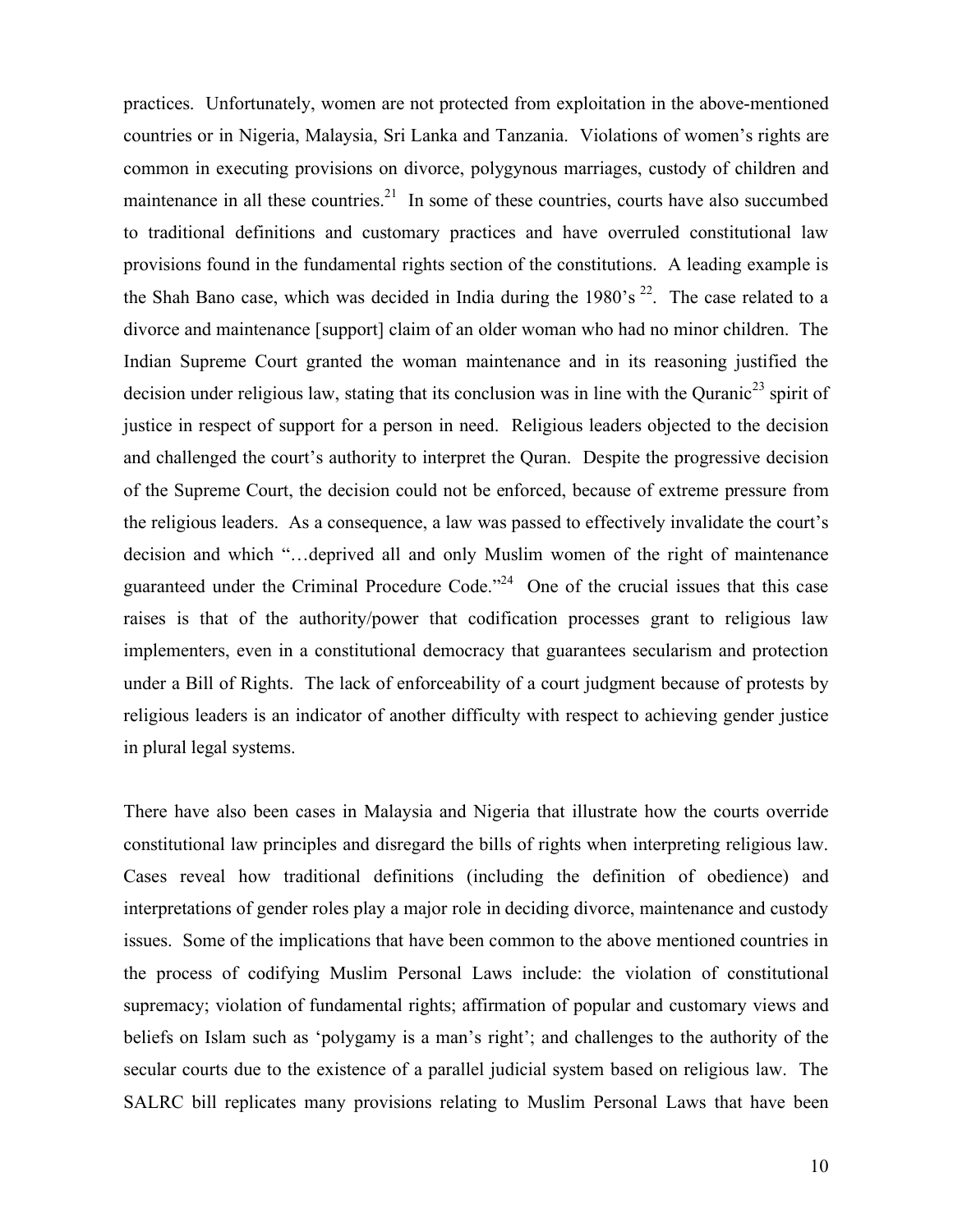codified in these countries, and this could lead to similar problems. Amongst other provisions, the sections relating to maintenance and divorce indicate how the equality provisions of the constitution are being over-ridden by religious law provisions.

## **4) South Africa's International Law Obligations**

This section will examine the United Nations system of international human rights law and the African regional systems of human rights law. From an international law perspective, there is strong support for individual and gender equality norms, and South African courts are expressly obliged to consider international law when interpreting the Bill of Rights. Section 39(1) of the Constitution states "… when interpreting the Bill of Rights, a court, tribunal or forum must promote the values that underlie an open and democratic society based on human dignity, equality and freedom ... and must consider international law.<sup>225</sup> Amongst others, South Africa has ratified the International Covenant on Civil and Political Rights (ICCPR) in 1998; has signed (but not ratified) the International Covenant on Economic, Social and Cultural Rights (ICESCR) in 1994; has ratified the Convention on the Elimination of All forms of Discrimination Against Women (CEDAW) in 1995; and ratified the African Charter on Human and People's Rights (African Charter) in 1996. These documents all speak of the central place of equality norms in a democratic and pluralist society. Articles 18 and 26 of the ICCPR, in particular, promote both the *individual's* freedom of religion and the right to equality. Also, article 16 of CEDAW infuses this generalized language with muchappreciated specificity. It commands States Parties to "… ensure, on a basis of equality of men and women:

(a) The same right to enter into marriage;

(b) The same right freely to choose a spouse and to enter into marriage only with their free and full consent;

(c) The same rights and responsibilities during marriage and at its dissolution;

(d) The same rights and responsibilities as parents, irrespective of their marital status, in matters relating to their children; in all cases the interests of the children shall be paramount;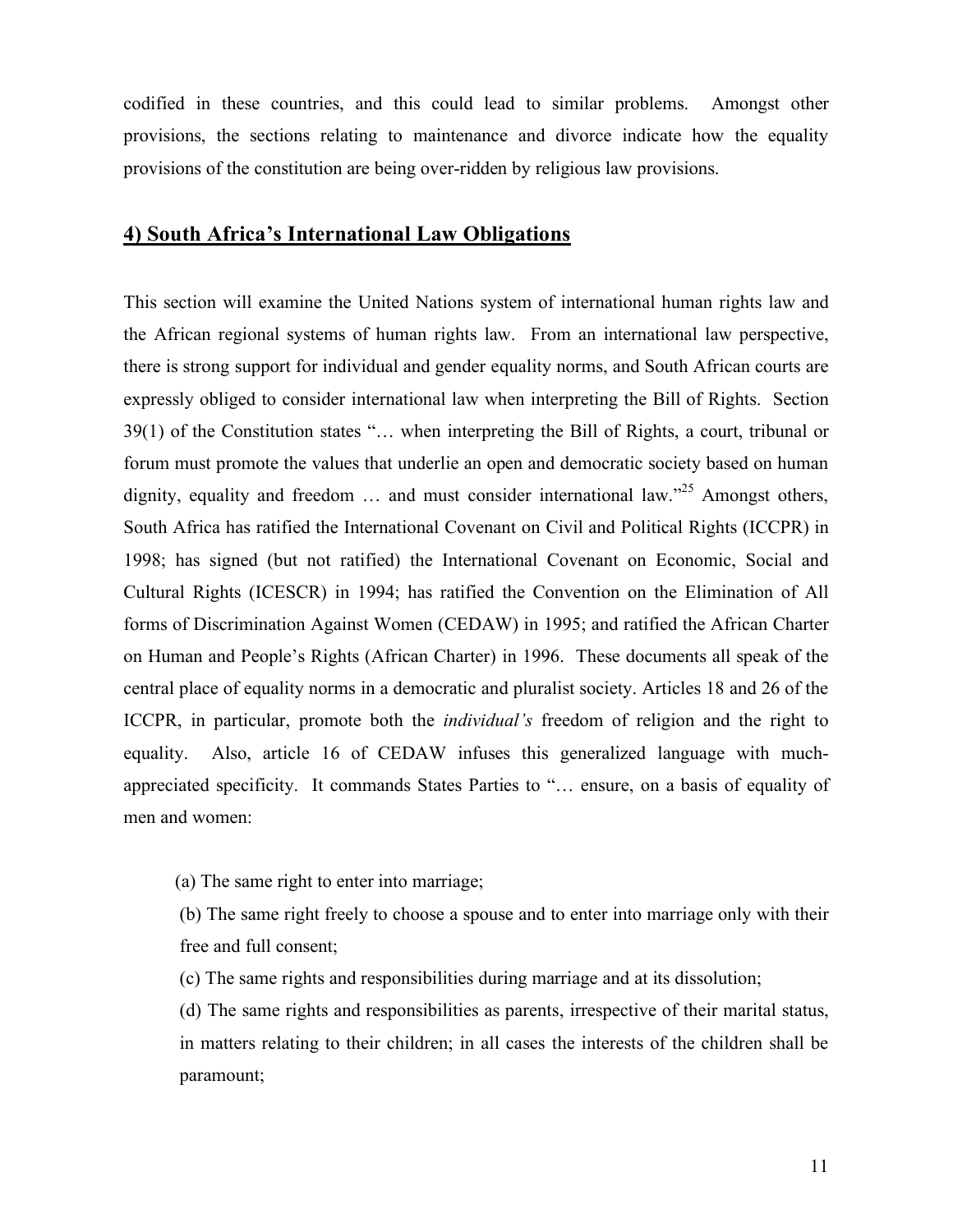(e) The same rights to decide freely and responsibly on the number and spacing of their children and to have access to the information, education and means to enable them to exercise these rights;

(f) The same rights and responsibilities with regard to guardianship, wardship, trusteeship and adoption of children, or similar institutions where these concepts exist in national legislation; in all cases the interests of the children shall be paramount;

(g) The same personal rights as husband and wife, including the right to choose a family name, a profession and an occupation;

(h) The same rights for both spouses in respect of the ownership, acquisition, management, administration, enjoyment and disposition of property, whether free of charge or for a valuable consideration."<sup>26</sup>

The preamble of the African Charter on Human and Peoples' Rights sets out a duty for state members to achieve genuine equality and dignity for all people and dismantle all forms of discrimination. It honors both the universalist aspirations of the UN Charter and the Universal Declaration of Human Rights, and also the traditions and values of Africa which should "… inspire and characterize their reflection on the concept of human and peoples' rights."<sup>27</sup> Relevant articles include:

(a)Article 2 entitles every individual to the enjoyment of the rights and freedoms in the Charter, without distinction of any kind such as race, ethnic group, color, sex, religion etc.

(b) Article 3 states that every individual shall be equal before the law and be entitled to equal protection of the law.

(c) Article 8 guarantees freedom of conscience, profession and free practice of religion.

(d) Article 17(2) and (3) states that "Every individual may freely take part in the cultural life of his [sic] community. The promotion and protection of morals and traditional values recognized by the community shall be the *duty* of the State" (emphasis added).<sup>28</sup>

(e) Article 18(3) requires states to eliminate "*every* discrimination against women" (emphasis added) and to protect women's rights "as stipulated in international declarations and conventions". In this way, the African Charter emphasizes women's rights by referring to pertinent international law, such as the ICCPR and CEDAW.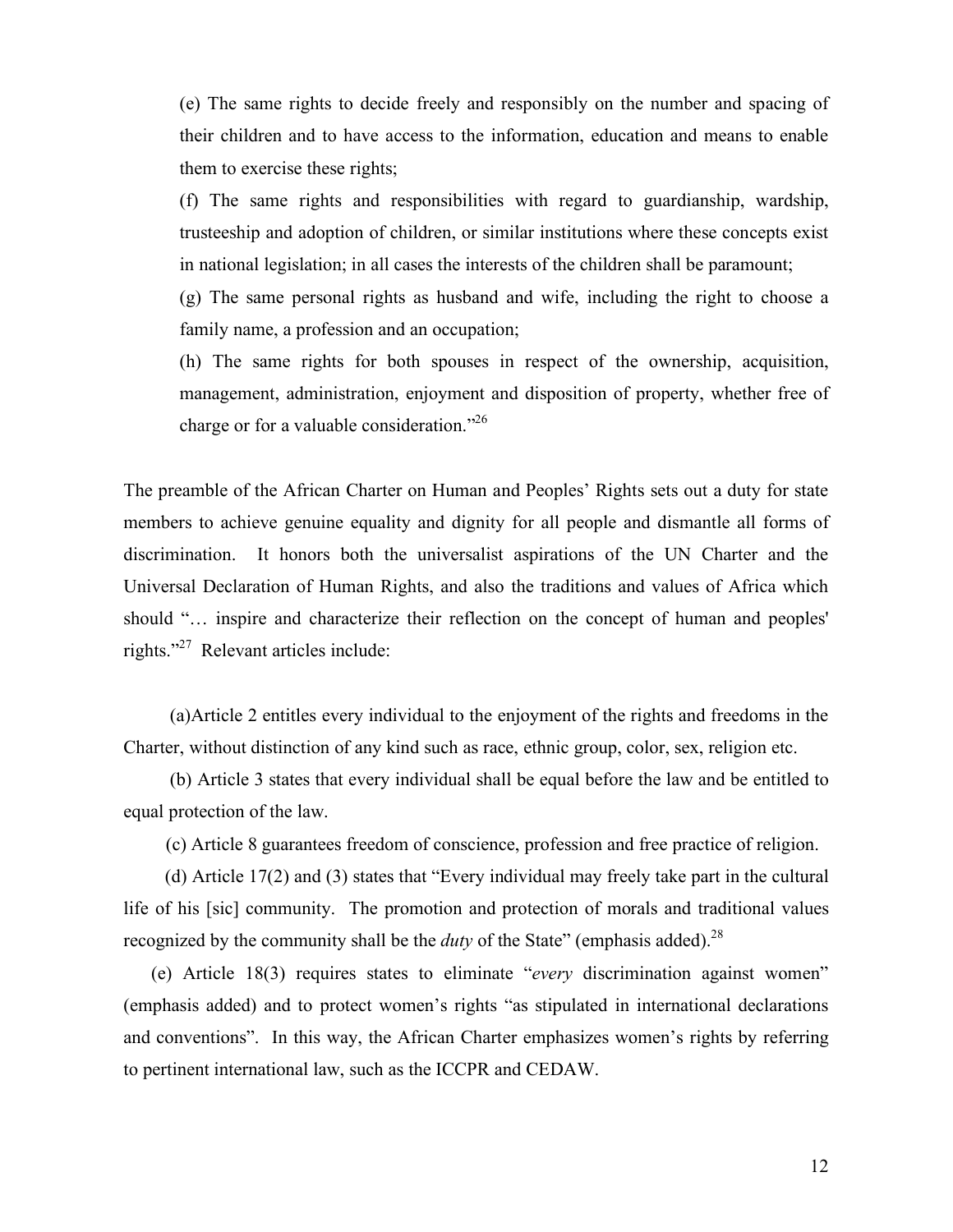(f) Article 19 states that "All peoples shall be equal; they shall enjoy the same respect and shall have the same rights. Nothing shall justify the domination of a people by another."

(g) Article 20 refers to the "unquestionable and inalienable right to self-determination." At first glance, the question that arises is whether the peoples referred to signify groups determined by nationality (e.g., South Africans) or race, ethnicity, culture, or religion (e.g., Muslims).

(h) Article 23, however, suggests that the former interpretation (i.e. national group) is closer to the truth when it says that "All peoples shall have the right to national and international peace and security."<sup>29</sup>

South Africa is one of fifteen nations that have ratified the Maputo Protocol, formally called the Protocol to the African Charter on Human and Peoples' Rights on the Rights of Women in Africa. The Maputo Protocol, which was adopted by the African Union in July 2003 and came into force on 25 November 2005, speaks most directly to the issues at hand. The Protocol comprehensively enumerates the rights of women, imposing obligations on the ratifying states to ensure maximum protection of women's rights, prevent discrimination and undertake measures to ensure women are given appropriate space for development, equal opportunities and full protection of social, economic and civil rights. The preamble proclaims the rights of women to be "… inalienable, interdependent and indivisible human rights" and states its determination to enable women to "... enjoy fully *all* their human rights."<sup>30</sup> The strength of this language is significant in trying to create a hierarchy of rights. Specifically, it compels the state to take positive action of both a legislative *and* a social, cultural, educational nature. Relevant articles include:

- a) Article 2 states that "… harmful cultural and traditional practices…" are those which "… are based on the idea of the inferiority or the superiority of either of the sexes, or on stereotyped roles for women and men."
- b) The above provision is strengthened by Article 17, which states that women "…shall have the right to live in a positive cultural context and to participate at all levels in the determination of cultural policies." While there will certainly be disagreement over what constitutes a positive cultural context, the implication is that the cultural context is not and should not be static or fixed, and also that tradition is not inviolate if it is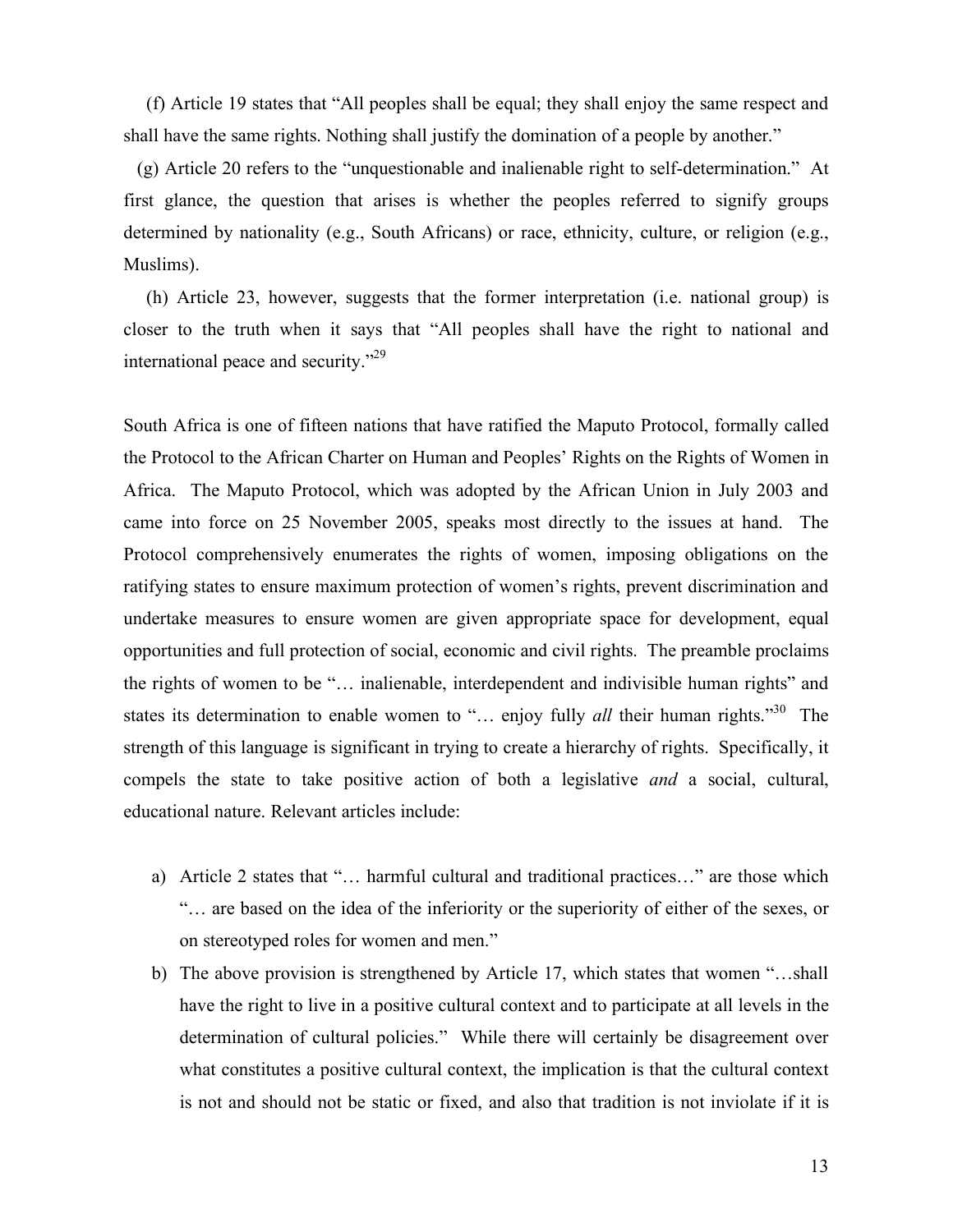deemed not to be "positive" for women. The statement guaranteeing women the right to participate in the determination of cultural policies suggests that women should be, in large part, the ones deciding on what is positive for them. This suggests that tradition is not inviolate, and such change as is necessary to promote the free development of women's personalities is encouraged. $31$ 

- c) Article 6 on marriage could scarcely be clearer in requiring states parties to "… ensure that women and men enjoy equal rights and are regarded as equal partners in marriage." Article 6(c) states that "... monogamy is encouraged as the preferred form of marriage and that the rights of women in marriage and family, including in polygamous marital relationship, are promoted and protected." The Protocol, while promoting monogamous marriages, recognizes the existence of polygamous marriages and the need for protection of the rights and interests of women in those marriages.
- d) Article 7 ensures protection of women's rights by law, requiring that all marriages must be annulled or divorced by judicial order. Article 7 states that "States Parties shall enact appropriate legislation to ensure that women and men enjoy the same rights in case of separation, divorce or annulment of marriage." This entails that they shall (1) have the same rights to seek separation, divorce or annulment of a marriage; (2) have reciprocal rights and responsibilities towards their children; (3) have the right to an equitable sharing of the joint property deriving from the marriage*.* In short, these provisions are notable because they conflict with those found in both the SALRC and the CGE bills.
- e) Article 8 requires reform of relevant discriminatory laws.

Thus, these various provisions in the Maputo Protocol demonstrate – some more clearly than others – an ultimate recognition that where the individual rights of women collide with the cultural or religious rights of a group, it is the former that must be given special protection. The African Court on Human Rights, a judicial mechanism of the African Charter on Human and People's Rights, is also empowered to apply the African Charter and also any other human rights treaty or convention ratified by the state parties. Thus provisions in both the Maputo Protocol and the African charter enable the both the domestic and the regional courts to draw on a broader pool of norms protecting human, and more particularly in this case, women's human rights.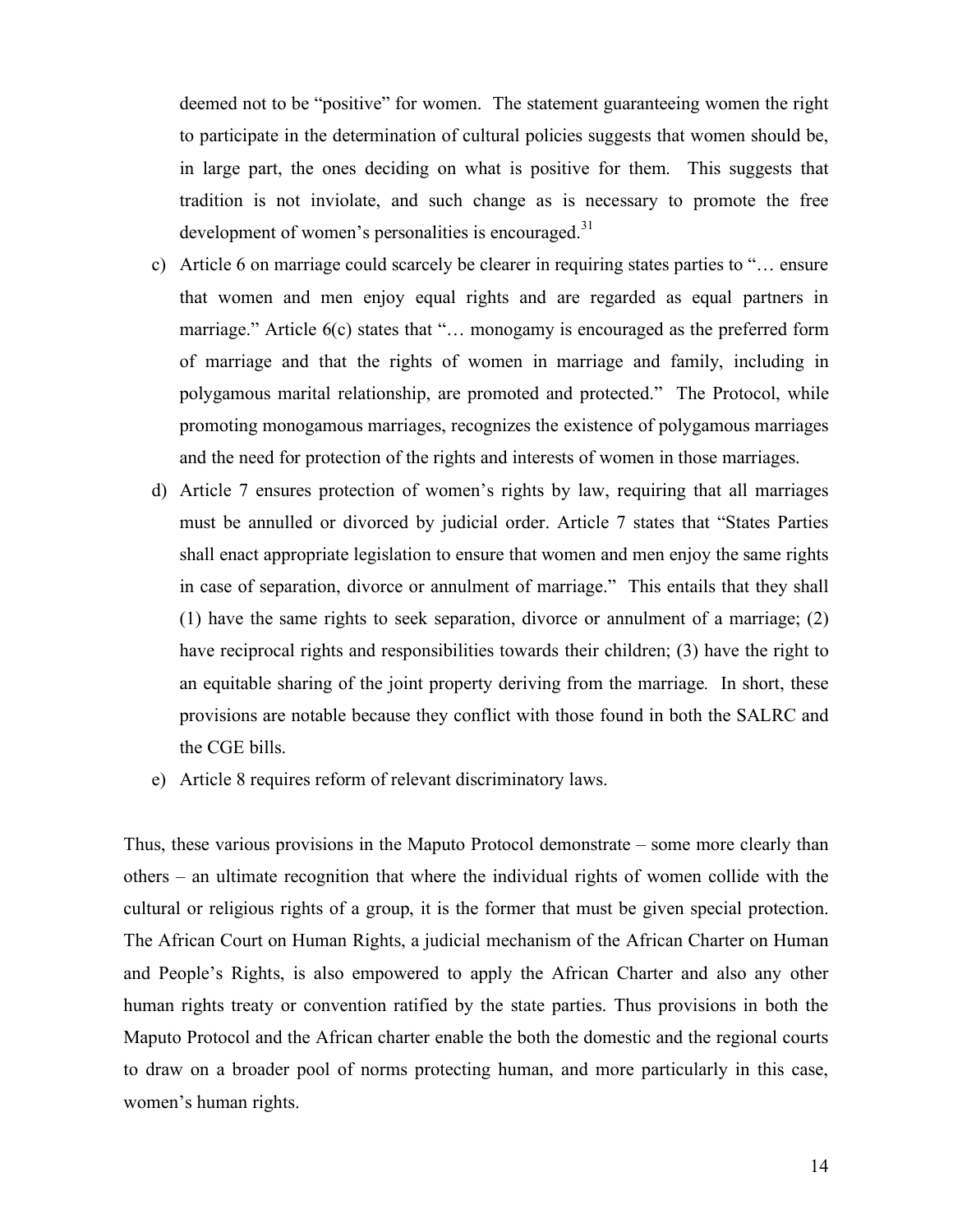### **5) Relevant Constitutional Provisions**

As stated previously, the South African Constitution should be interpreted in light of its historical context and its attempt to remedy the effects of both racial and gender discrimination. This remedial objective is embodied in its Preamble which states "…the people of South Africa recognize the injustices of our past … adopt this Constitution as the supreme law of the Republic *so as to*: Heal the divisions of the past and establish a society based on democratic values, social justice and fundamental human rights [and] . . . Improve the quality of life of all citizens and free the potential of each person" (emphasis added).<sup>32</sup> This purpose can also be seen in the main text of the Constitution, especially the Bill of Rights. Chapter 1, Section 1 sets out human dignity, equality, and non-sexism as foundational values. The constitutional guarantee of equality (s  $9(1)$ ) is the very first in the list of rights, and as such enjoys a special prominence. The Constitutional Court has often voiced this view, stating that "… the guarantee of equality lies at the very heart of the Constitution. It permeates and defines the very ethos upon which the Constitution is premised."<sup>33</sup> Thus, in evaluating the proposed bills recognizing Muslim marriages, one should be keenly attuned to where they may heal some divisions and where they may instead create others. Moreover, one cannot rightfully ignore the problems of lingering patriarchal norms which sustain and idealize gender inequality and gender discrimination, either in theory or in practice, *de jure* or *de facto*.

Section 15 of the Bill of Rights provides that "Everyone has the right to freedom of conscience, religion, thought, belief and opinion," adding in section 15(3)(a) that this does not prevent legislation recognizing marriages or systems of personal or family law under any tradition or religion, *so long as such recognition is consistent with this and other provisions of the Constitution* (s15(3)(b)) (emphasis added). This condition is significant. First, it suggests that such legislation may conflict with other provisions of the Bill of Rights. Second, if it does, it clarifies that such legislation is subject to all other rights, including the equality right.

Section 31 creates a similar limitation. It mandates that "Persons belonging to a cultural, religious or linguistic community may not be denied the right, with other members of that community to (a) enjoy their culture, practice their religion and use their language." Despite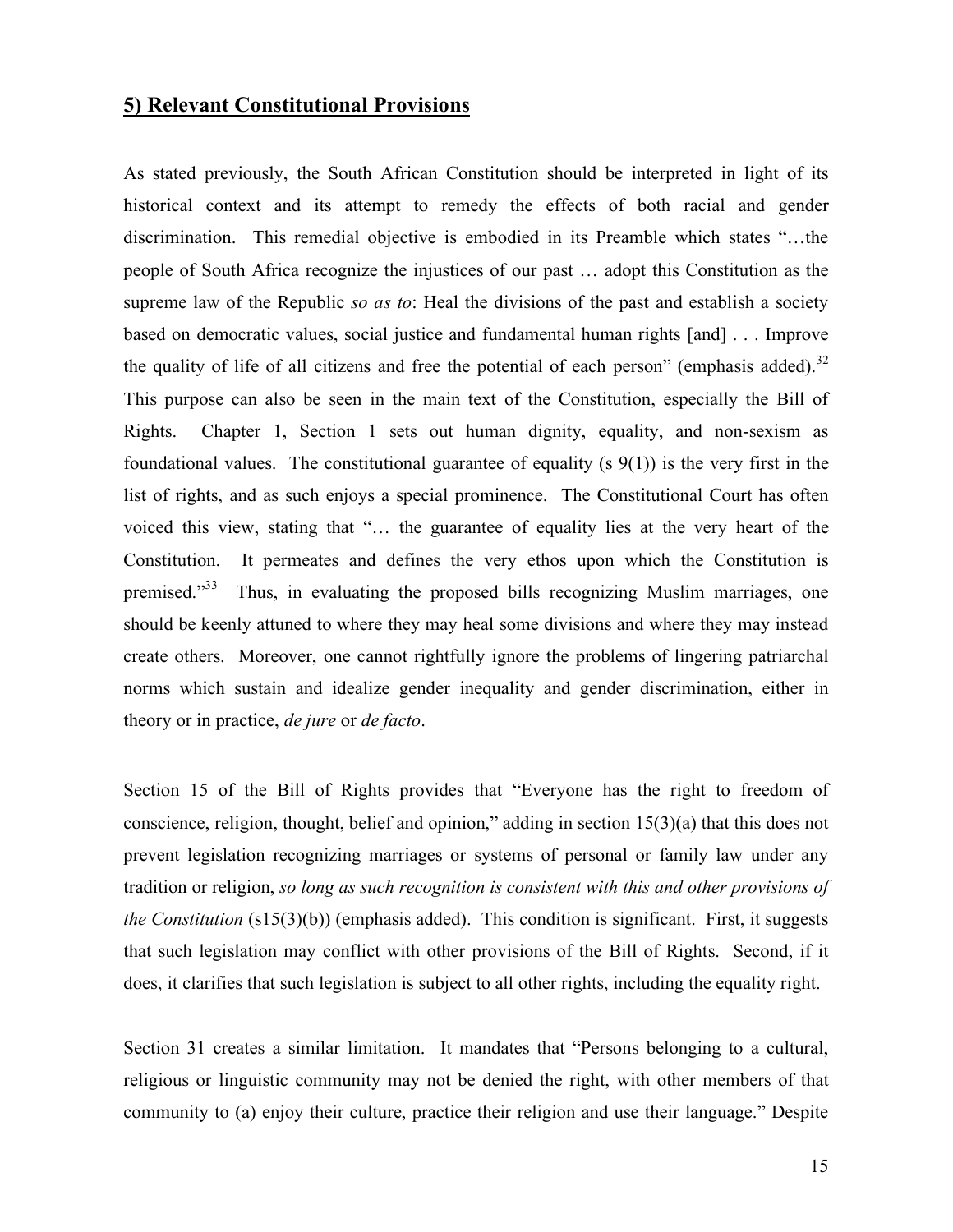this strong proclamation, the section goes on to state that these rights "… may not be exercised in a manner inconsistent with any provision of the Bill of Rights."<sup>34</sup> In contrast, the equality clauses contain no such internal limitation, or 'but' clause.

The Promotion of Equality and Prevention of Unfair Discrimination  $Act^{35}$  is not simply relevant law, but also evidence of how the South African legislature interprets its own constitutional mandate. The guiding principle it stresses is the eradication of *systemic* racial and gender discrimination and inequality, which was injected into South African politics, economy, society, and psyche by an ill-famed triumvirate: colonialism, apartheid, and patriarchy.<sup>36</sup> Chapter 2, section 8 of the Act is devoted to clarifying the contours of gender discrimination. As such, it outlaws "… any practice, including traditional, customary or religious practice, which impairs the dignity of women and undermines equality between women and men."<sup>37</sup>

In adopting legislation to recognize Muslim marriages, balancing the rights of women and the rights of religious groups is at the heart of staying true to the Constitution and overcoming the history of discrimination. As indicated earlier, where these foundational rights collide, the equality of women must take precedence. The recognition of Muslim marriages on a par with all other religious marriages is not precluded. But cultural and religious rights, unlike equality rights, are subject to limitations described above, as well as the general limitations clause in section 36 of the Constitution. So, in determining the scope of the right to religion and the right to equality, it is the former which may not be read so as to infringe on the equality right, especially since non-sexism is one of the foundational values of the Republic of South Africa. Finally, as Wayne van der Meide has argued, "[A]lthough culture is practiced within and defined in reference to a group, in the Bill of Rights it is an individual, not a collective, right. Generally, therefore, the right to culture cannot be used to protect the interests of a group at the expense of the rights to equality, non-discrimination and inherent human dignity of individuals."<sup>38</sup>

#### **6) Relevant Jurisprudence**

The right to equality has been widely explored by South Africa's courts. The Constitutional Court set out an equality test in *Harksen v. Lane NO and Others, 39* which mandated that any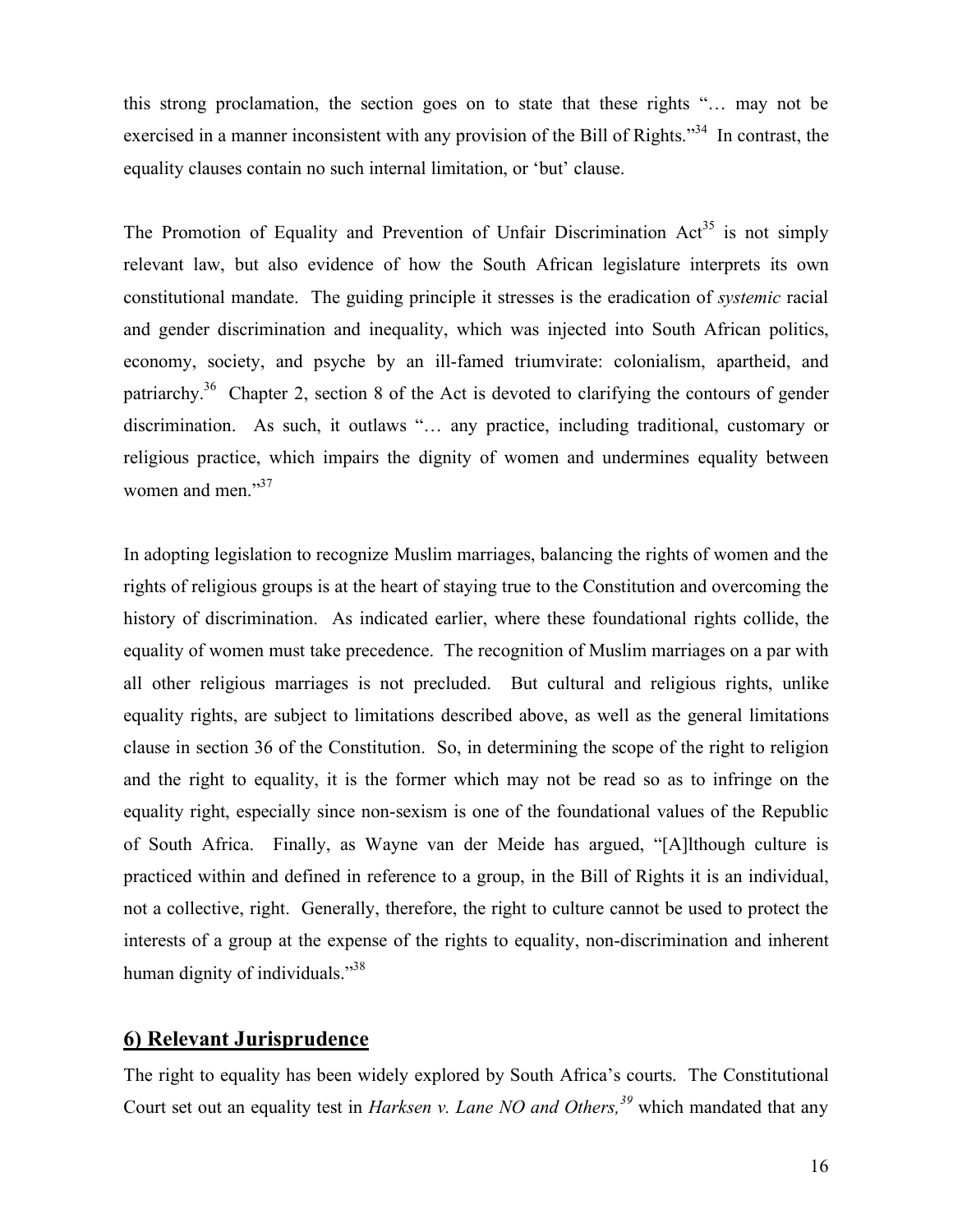discrimination on the grounds of gender, race, ethnic origin, religion, disability and other grounds enumerated in the s9 of the constitution, is considered to be unconstitutional. The Court recognized both, past historical discrimination women faced in marriages in South Africa and also current experiences of women in relation to matrimonial property and the division of labor within the household, and how these factors compounded and further entrenched deep inequalities between women and men. While the test developed in the Harksen case certainly gives guidelines for determining absolute breaches of equality, it does not help to determine the balancing that must be done between gender and religious equality. In *Bhe and Others v the Magistrate, Khayelitsha and Others*, <sup>40</sup> the Constitutional Court resolved a conflict between African customary law and individual rights. In examining the rule of male primogeniture, which prohibited and discriminated against women's right to inherit property, the Court held that the customary law of succession, based largely on primogeniture, discriminates unfairly against women, both on the grounds of race and gender. This case supports the conclusion that when a conflict of rights arises, the right to gender equality takes precedence over cultural and religious rights.

South Africa's case law post-apartheid provides important direction on the legal treatment of Muslim marriages, the right to freedom of religion, and the right to gender equality. A few cases deal with the issue of Muslim marriages specifically and the right to marry generally. The pre-democracy era cases stand in sharp contrast to subsequent jurisprudence emanating from the courts. Under colonialism and apartheid, there was a refusal on the part of both the legislature and the courts to afford legal protection to parties in a Muslim marriage. The reason largely was that these marriages were viewed as potentially polygamous [polygynous] and thus *contra bonos mores* and hence were not regarded as legally valid. The views expressed in pre-democracy era cases were based on the dominant views on what religions and practices constituted civilized religious practices; what unions were considered an anathema to the dominant Christian norms; what marriages would not be reprobated by the majority of civilized peoples on grounds of morality and religion; what marriages were contrary to public policy etc.<sup>41</sup> As we observe in the cases below, the courts have recognized the importance that religion has in this society, but have refused to use religious doctrine to interpret the constitution.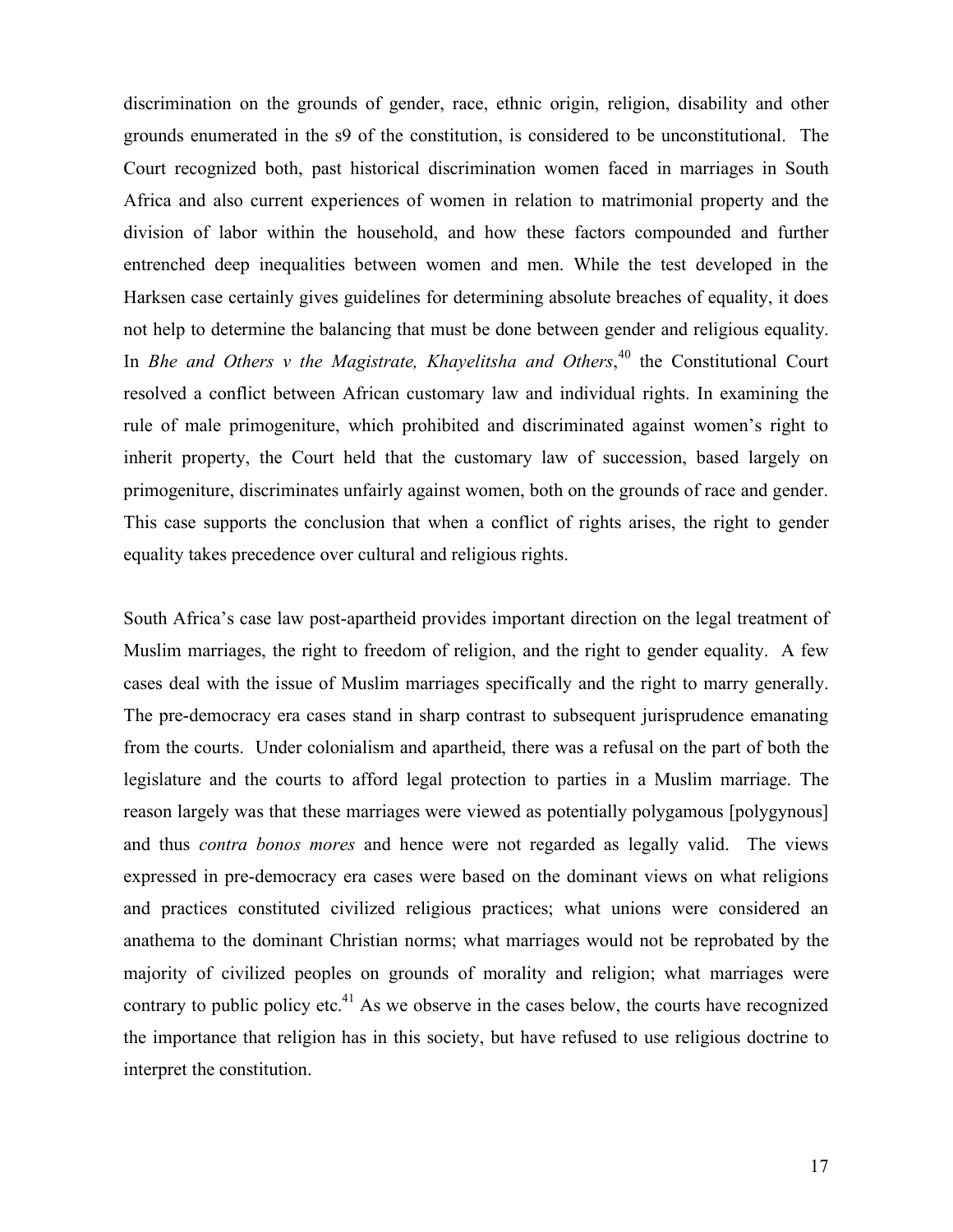*Ryland v. Edros*<sup>42</sup> is a seminal example of the different approach to Muslim marriages adopted by the courts, when faced with an action for claims arising out of a marriage which was dissolved by Muslim Personal Laws. The Court asserted that the Constitution's values prohibited the imposition of a dominant community's preferences and prejudices (in this case prejudice against Muslim polygynous marriages) in a plural society like South Africa.<sup>43</sup> At first glance, this might seem to support the argument that liberal/secular preferences for gender equality could not be imposed on the Muslim community. However, it is important to note that the Ryland decision was based on *constitutional* values, one of which is non-sexism. Thus, the Ryland case points towards the conclusion that the right to religious freedom emanates from the Constitution itself and, thus, religious freedom cannot be pursued without due regard to other central constitutional values, such as gender equality.

*Amod v. Multilateral Motor Vehicle Accident Fund44* was a case related to compensation for the loss of support suffered as a consequence of the death of her husband in a car accident. The respondent had refused to pay compensation because Islamic marriages were not lawful at common law, since they were seen as contrary to good public policy, as they allowed for the practice of polygamy [polygyny].<sup>45</sup> The Court, in giving recognition to the duty of support owed to the appellant, recognized the existence of a de facto monogamous Muslim marriage.

In D*aniels v. Campbell NO and others <sup>46</sup>* the Constitutional Court held that persons married according to Muslim rites were spouses for the purposes of inheritance where the deceased died without leaving a will. The court held further that the exclusion of people married under Muslim rites from the protection of the legislation in question is clearly an unjustifiably discriminatory remnant from the apartheid era. The common factor in the abovementioned cases was that in all instances the court was prepared to provide some remedy, but at the same time the court has consistently refused to recognize the legal status of marriages which are concluded under Muslim rites.

In addition, the recent *Minister of Home Affairs and Another v. Fourie and Another <sup>47</sup>* decision on same-sex marriages asserted that the compass by which the 'right to marry' cases are decided should be South Africa's modern equality jurisprudence – which has focused on the values of human dignity, equality and freedom  $-$  rather than religious texts.<sup>48</sup> The court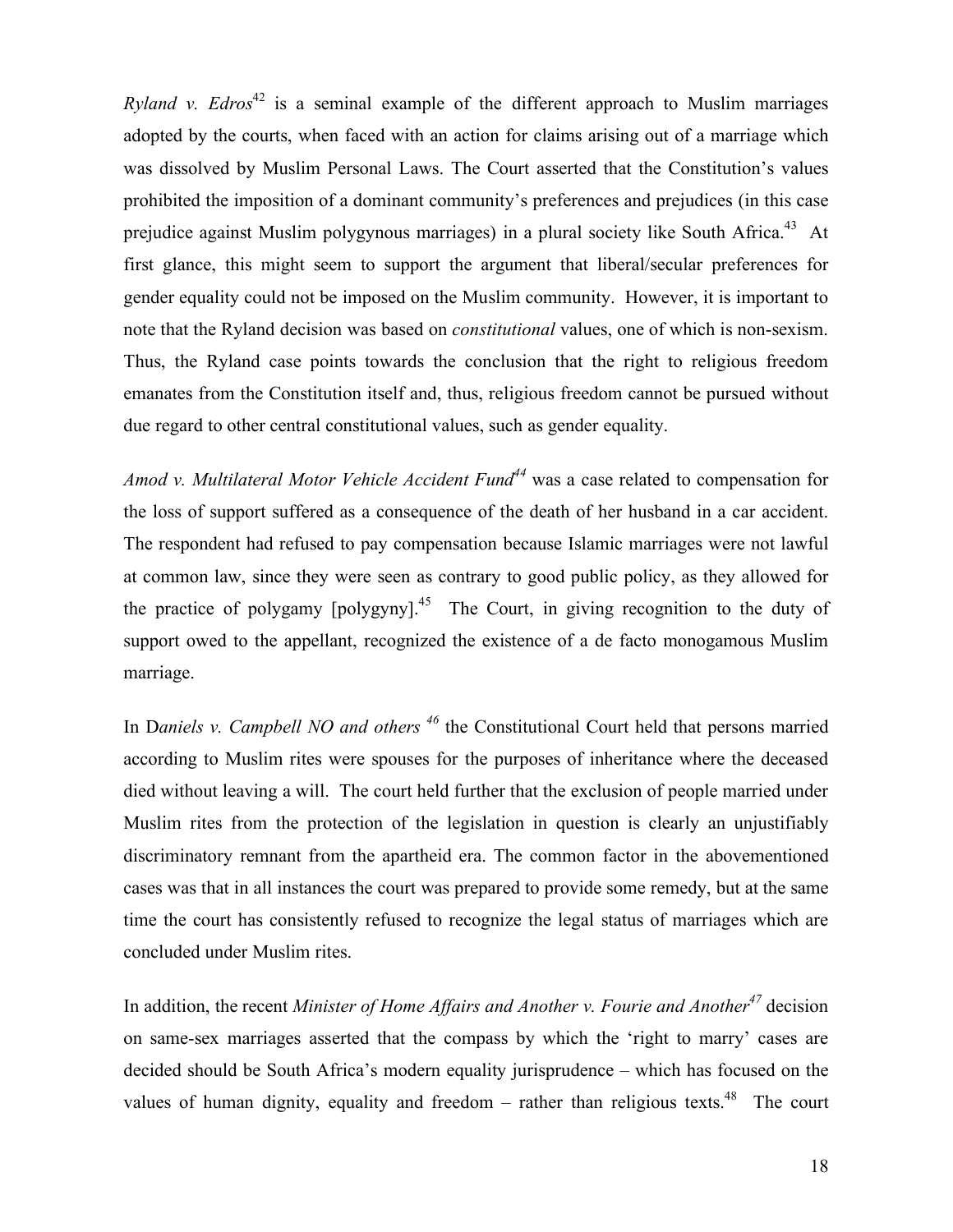declared, "[I]t is one thing for the Court to acknowledge the important role that religion plays in our public life. It is quite another to use religious doctrine as a source for interpreting the Constitution. It would be out of order to employ the religious sentiments of some as a guide to the constitutional rights of others." <sup>49</sup> The *Fourie* case lends strong support to the contention that, in the marriage context, religious norms cannot outweigh the constitutionally-protected right to equality, and hence the inability of parties to lawfully marry their same sex partners constitutes discrimination. In summing up the jurisprudence, the Constitutional Court of South Africa has expanded the concept of marriage from a union of one man and one woman, to include same sex marriages; but it has also declined to recognize the legal validity of marriages conducted under the tenets of Muslim Laws.

The Constitutional Court has also faced another freedom of religion issue, i.e. whether giving special recognition to one religious group is unfair to other religious groups that lack such special recognition. In *S v. Solberg*<sup>50</sup>, the majority held that state endorsement of a particular religion would not infringe on the right to freedom of religion, as long as the endorsement did not have a coercive effect. However, Justice O'Regan strongly dissented, and argued that any such endorsement would not be permitted in South Africa's new constitutional order.<sup>51</sup>

An important issue that *Solberg* raises in the Muslim marriages context is whether the SALRC draft bill creates 'coercive effects'. As will be outlined in the section below, one may well argue that the SALRC draft bill does this, insofar as it gives preferential treatment to some Islamic schools of interpretation over others and reinforces women's lesser socioeconomic status and autonomy, especially with regard to making religious and marital choices. There is additional case law on the legal treatment of the right to freedom of religion, but not specifically on the issue of Muslim marriages. Due to the constraints of space, such cases will not be discussed here.

#### **7) Some implications of the SALRC and CGE Approaches**

The SALRC draft bill (Muslim Marriages Act) and the CGE draft bill (Recognition of Religious Marriages Bill) take vastly different approaches to giving Muslim marriages legal status. Although several potential constitutional violations emerge from both proposed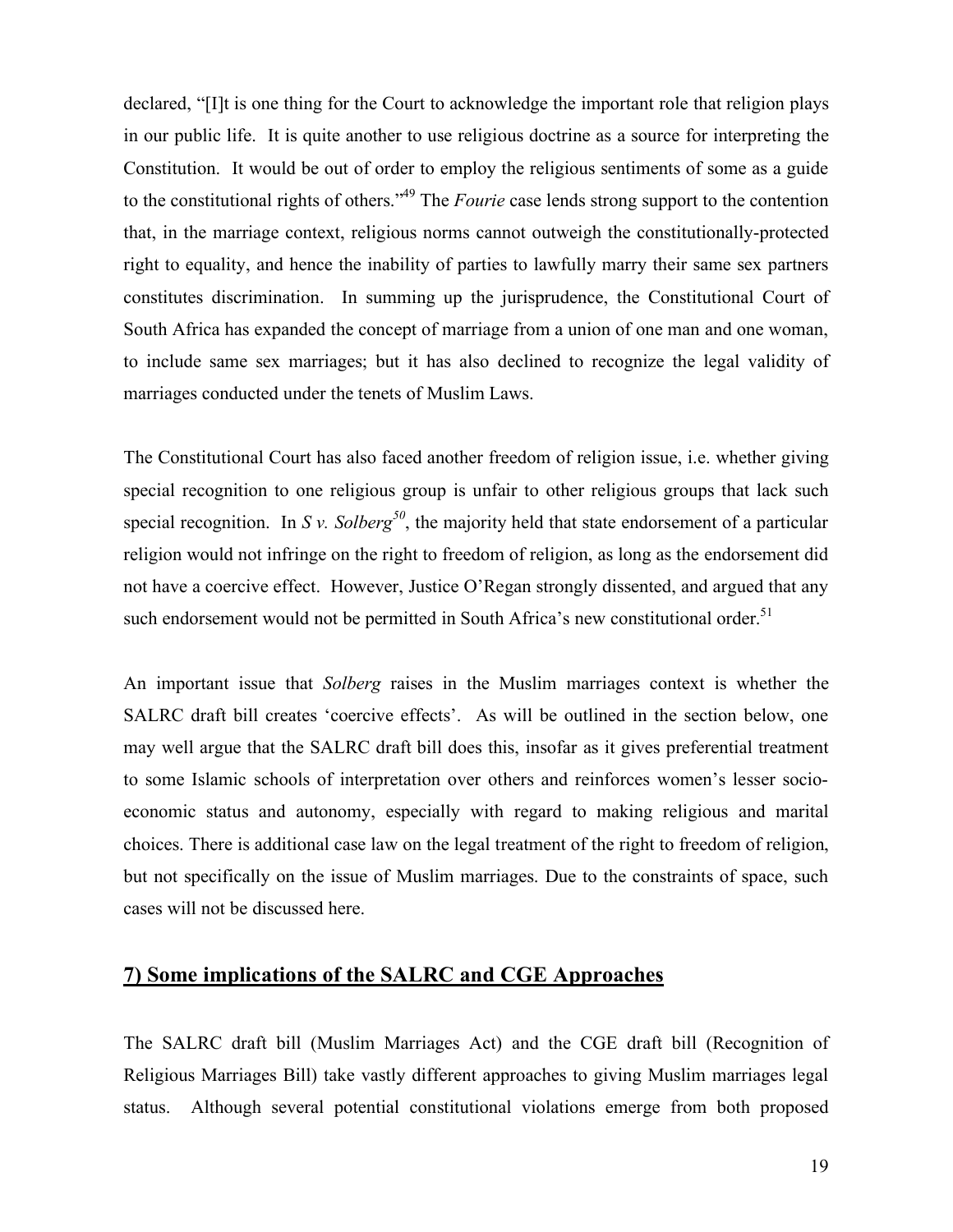statutes, they will not all be addressed in this report.<sup>52</sup> The views expressed by interviewees will be utilized in the discussion of a few provisions of both bills, including the scope of application; concerns arising due to codification of religious law; and, potential violation of women's equality rights.<sup>53</sup> The report will address potential problems that focus on the provisions relating to divorce, matrimonial property regimes and maintenance.

#### *7.1) Scope of Application*

The SALRC bill applies only to Muslim marriages while the CGE bill applies to all religious marriages. The interviews reveal that some people are concerned that it is not fair to provide recognition of the tenets of one religious group and not to others. Other people argued that such recognition is patronizing to Muslims, as other religious groups are left to regulate themselves.<sup>54</sup> The CGE bill may be seen to remedy this criticism as it seeks to recognize all religious marriages, rather than to codify specific elements of any religious laws. It thus becomes possible to address the problem of non-recognition of religious marriages and at the same time treat all religions equally within the context of a single act. Another challenge raised is the issue of legitimization of polygynous marriages through the SALRC Bill. Such legitimization is seen as infringing women's rights and is thus in direct violation of s9(2) of the Constitution. Both bills propose recognition of polygynous marriages, with the SALRC bill also providing for the regulation of polygamous marriages. Neither bill provides for the outlawing of the practice (even at some point in the future), thus ignoring the issues of substantive equality and the realization of the inherent human dignity of women, in religious communities. 55

#### *7.2) Some Implications of the Codification Approach*

It is important to firstly explore why the SALRC took the codification approach. The SALRC looked to the Constitution for legal support of codification of Muslim personal law.<sup>56</sup> Section 15 of the Constitution opens the door by allowing for legislation recognizing systems of personal and family law under any tradition or adhered to by persons professing a particular religion - although any such legislation must be consistent with the rest of the Constitution. Also, the argument asserted in the SALRC Discussion Paper 101 was that Muslims currently had difficulty enforcing maintenance, termination of marriage, proprietary, and custody rights arising from their marriages and, thus, legislation must be specifically aimed at correcting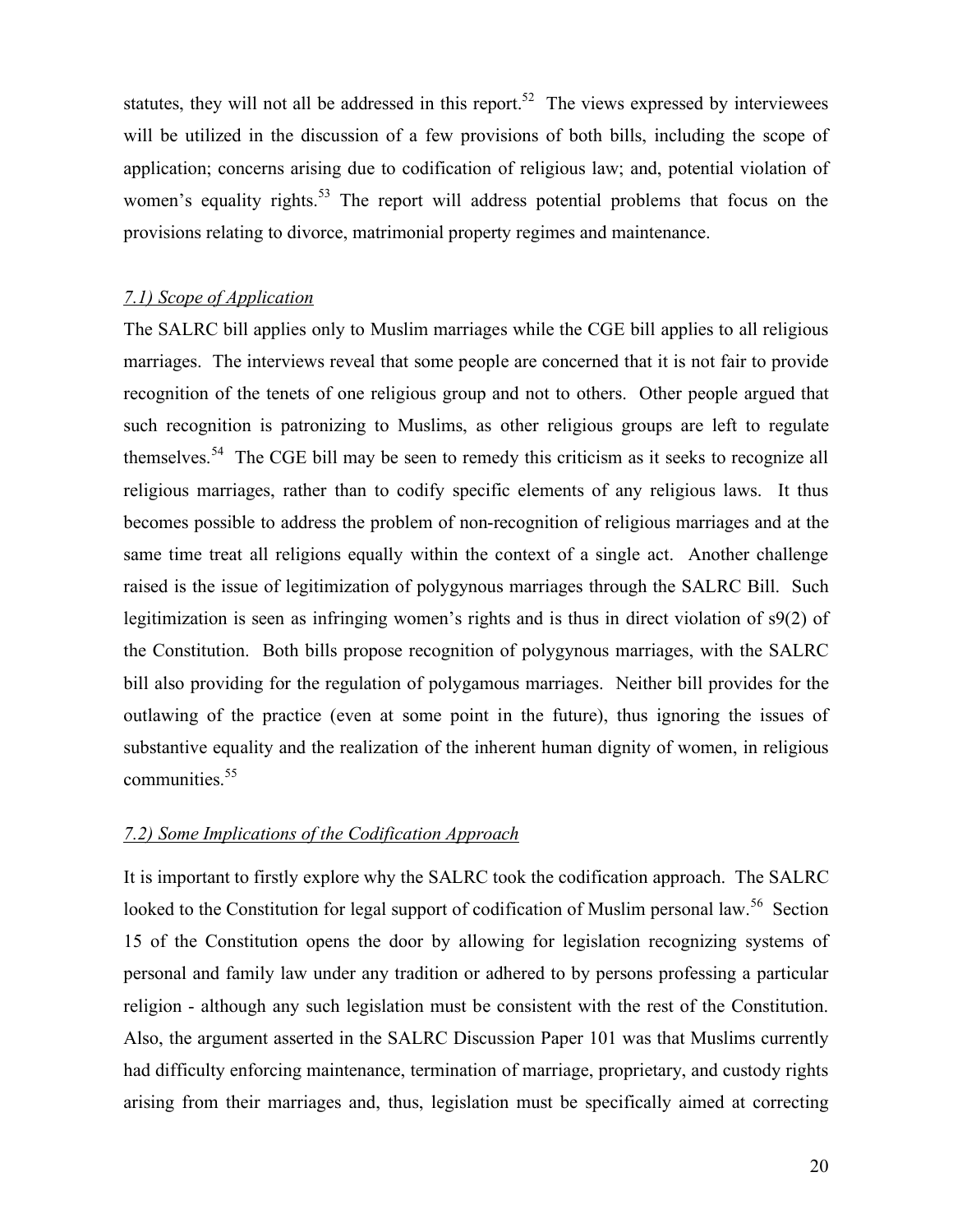these practical problems. The assertion was that women and children would be protected by specified substantive regulations.<sup>57</sup> Of those interviewed, many people generally maintained that religious leaders had a strong influence over the SALRC Project Committee on the draft bill and that these leaders generally supported codification. One example cited, as common knowledge amongst many people in the Muslim community, was that the SALRC adopted the Muslim judge requirement in response to calls from religious (ulama) bodies.<sup>58</sup>

Thus, codification was asserted by the SALRC as a way to actively provide social protection in marital and family problems. The sections below will outline how the codification approach utilized in this bill has, in fact, accomplished the exact opposite of this goal, instead putting women and children at a greater disadvantage, both inter-groups and intra-groups. Many of these provisions are onerous in terms of a burden of proof; and they also presuppose access to knowledge and an equal power of parties to negotiate mutually favorable terms. The codification of religious laws approach focuses on protecting the religious group, with the emphasis being on formalizing group norms and institutions. In contrast, the recognition of religious marriages approach focuses on protecting the rights of the religious individual, with the emphasis being on personal choice of forum. Because individuals, especially women, are often subjugated even within protected minority groups, and because the individual is the lowest common denominator of both individual and group rights there is a greater imperative to protect individuals.

The SALRC bill seeks to codify elements of Muslim Personal Laws via the legislation itself and via the jurisprudence of Muslim judges and assessors. For example, it outlines rules for several marital situations relating to divorce practices such as *talaq and khula <sup>59</sup>* and postdivorce practices such as *iddah*. <sup>60</sup> In addition, this bill also prescribes that cases be tried by Muslim judges and assessors who have special knowledge of Islamic law. Many problems arise from this approach. At one level the concerns raised over codification of religious laws reflect a broader concern that the practices of many religious laws, including Muslim Personal Laws, are biased against women. The SALRC bill gives religious leaders greater discretion and authority, especially by mandating that Muslim judges and institutions play a central role in dispute resolution. This allows for the application of a variety of interpretations of religious laws, potentially in a biased manner.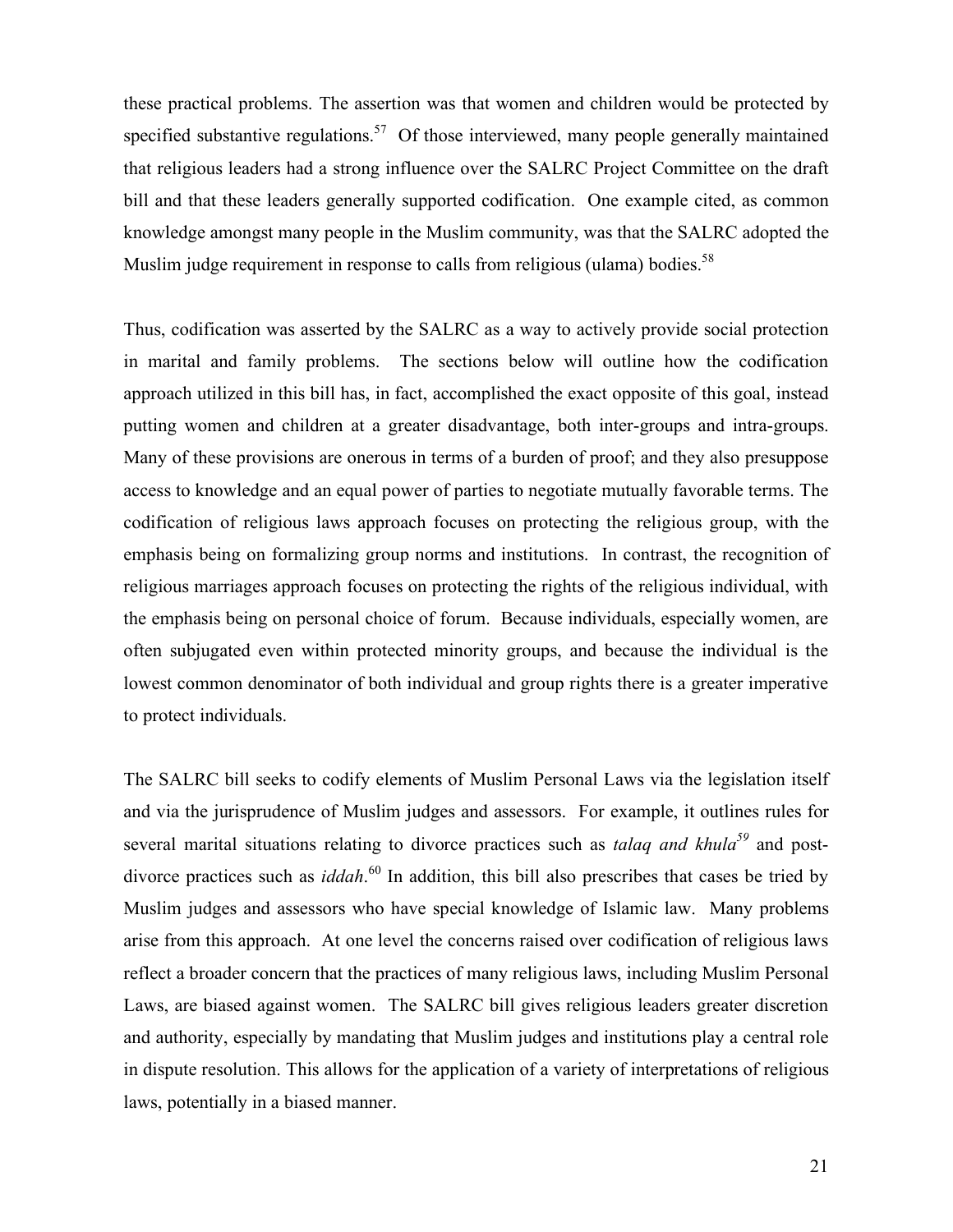During interviews, some interviewees stated that the SALRC chose elements of Muslim Personal Laws in a piecemeal manner, picking and choosing from the four main schools of thought without regard to internal consistency or religious authenticity. Also, it was argued that by doing this, the state is attempting to legislate on the fundamentals of religious laws. This raises the broader question of whether the state has the authority to define religious mandates. Some also argued that the very act of crystallizing a specific set of religious rules in a piece of legislation goes against religious freedom and integrity, because religious tenets evolve and change over time and in different contexts.<sup>61</sup> Many interviewees criticized the SALRC's process of consultation when drafting the bill, noting that women's voices were not adequately represented.<sup>62</sup> Furthermore, the bill has raised dissent amongst Muslim scholars, with many holding that it violates freedom of religion by prescribing religious practices under coerciveness of state sanctions, and that it also infringes the autonomy of religious institutions.<sup>63</sup> It is argued that the Constitution of South Africa provides for the separation of state and religion and that this gives the government the power to provide religious groups the freedom to practice their religion. However, under the SALRC bill, the government exceeds this authority and prescribes what Islamic Law is, and, it also promotes a particular understanding of religion, thereby interpreting religious laws. As Motala holds "… the bill (SALRC) is not based on voluntarism. Instead, the state is attempting to prescribe how to worship or practice one's faith. The state should not be permitted to force or influence a person to profess a belief in a certain way." Further Motala suggests that there is a risk of alienating the Muslim communities in South Africa, because not all of them are in agreement with the prescriptions and interpretations provided for in the bill.<sup>64</sup>

Furthermore, in some interviews people expressed the belief that the SALRC's codification approach meant that many actions brought under the Act would eventually end up in the appeals process, on grounds of unconstitutionality, resulting in a cycle of appellate courts reversing the findings of Muslim judges. This is problematic as it allows non-Muslims to determine norms of Muslim Personal Laws, which is precisely what the SALRC bill sought to avoid by providing for the appointment of Muslim judges. Also, it sets up a dynamic of conflict between the secular state and the religious community, which again undermines one of the main objectives behind the proposed law. Furthermore, by creating a special role for Muslim judges and attorneys as judicial officers, the SALRC bill may convey existing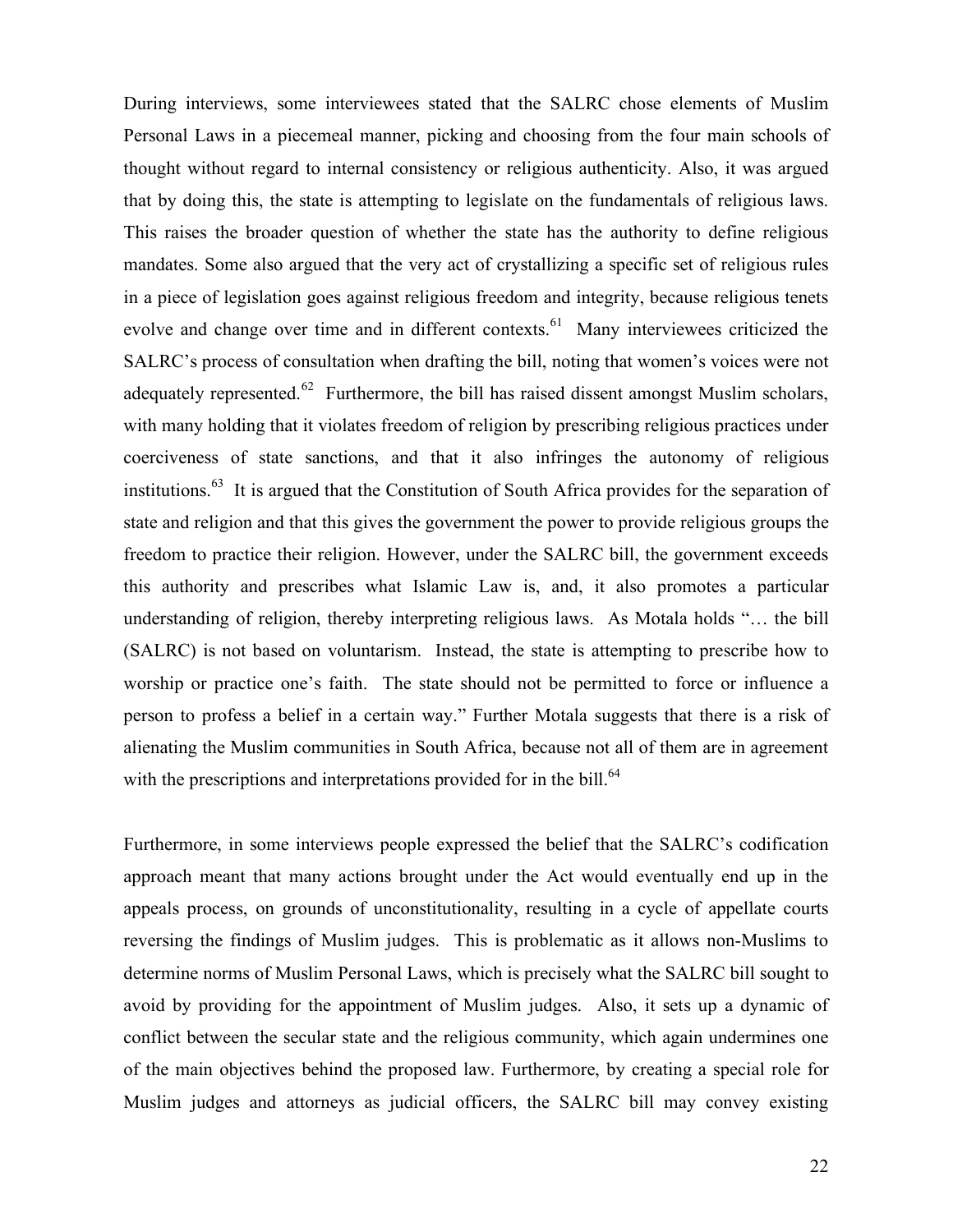distributional problems into the courtroom, thus contravening constitutional requirements. A history of gender discrimination likely restricts the number of female Muslim judges and attorneys. This issue is extremely relevant as recent judicial reform efforts have been focused on empowerment of women in the judiciary.<sup>65</sup> The CGE bill does not provide for the appointment of Muslim judges. Finally, an even deeper problem is that, by formally codifying elements of religious laws, this bill would give any such underlying bias the weight of *state sanction*. It is this state approval that would bring applied religious law out of the private sphere and under the protection of state law, and not necessarily in a genderresponsive manner. Thus, the codification approach is problematic because it opens the door for the application of Muslim Personal Laws in a manner that potentially violates many constitutional provisions.

The CGE draft bill seeks only to recognize religious marriages and avoids issues of codification of specific religious tenets. This approach is preferable for several reasons. First, recognition rectifies the central problem of Muslim marriages lacking legal status. Second, the recognition approach balances the competing rights of gender equality and culture/religion, whereas the non-recognition and codification approaches allow one right to consume the other. That is, under the recognition model, a woman can either choose to have her dispute settled in the private religious sphere by a religious individual or institution, *or* she can use the fact that her marriage has legal status to trigger the mechanisms and laws of the secular legal arena. Therefore, the recognition model does not negate or disadvantage the application of Muslim Personal Laws; it simply gives people the option of utilizing either a religious or a secular forum. This approach seems eminently practicable since many interviewees indicated that many Muslim women already currently engage in such forum shopping, in the quest to resolve marital issues.<sup>66</sup>

It is important to note the limitations of the recognition of religious marriages approach. Because recognition leaves the private religious sphere unfettered, it leaves unfixed many of the underlying biases against women, on the part of religious leaders and institutions, just as codification goes too far in the other direction by lending state approval to these biased actors and institutions. This tension results in the conclusion that laws are not a panacea for dealing with violations of women's human rights arising out of religious practices and that other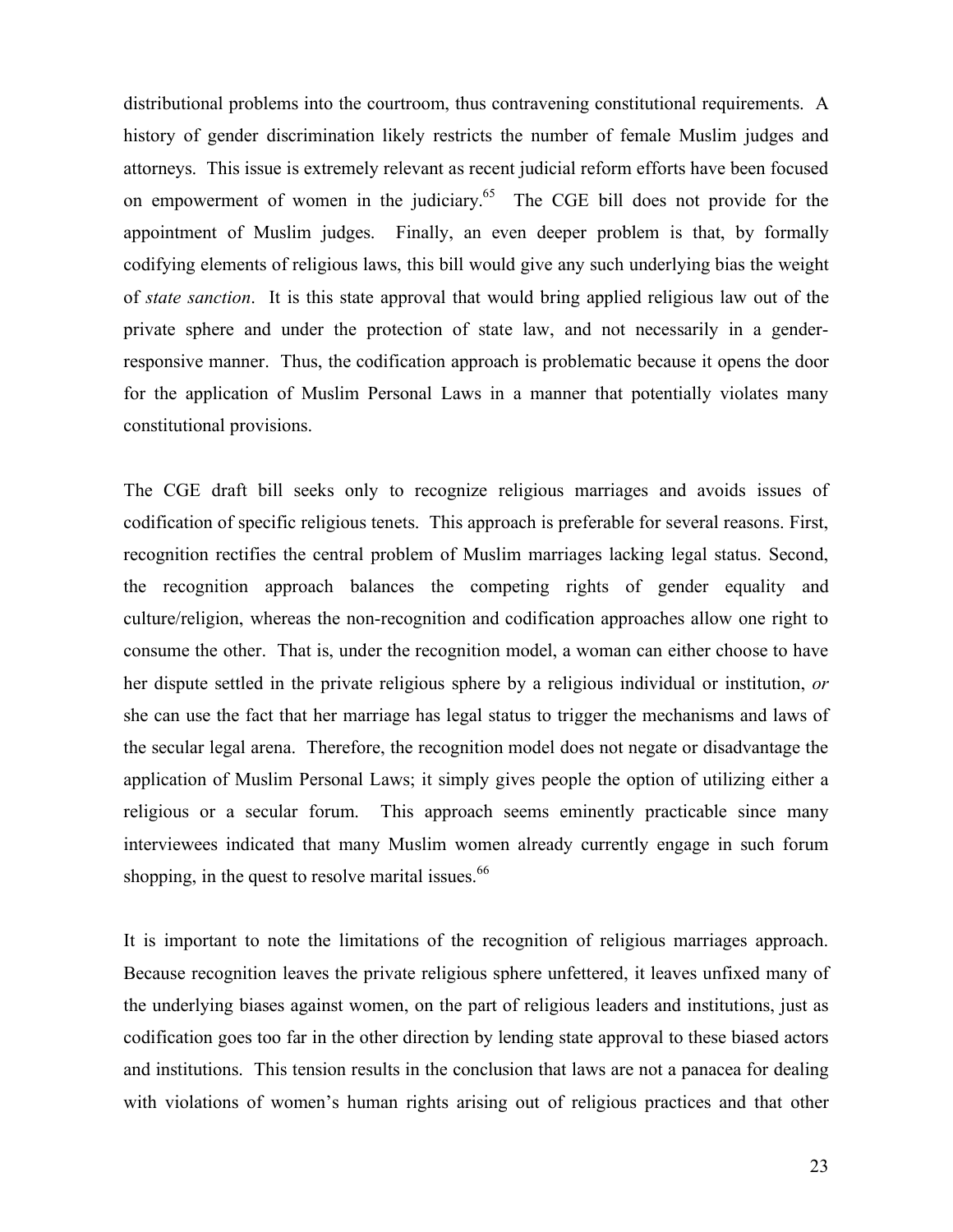remedies must also be pursued. Another limitation is that the CGE bill effectively forces women to choose between an exclusive religious option and a secular option, whereas the SALRC bill seems to have some moderating effect through the appeals process. Also, in theory women have a choice of forum, but in practice this is not the case, as threats/coercion/fear etc may prevent them choosing the secular realm even if they wanted to.

#### *7.3) Potential Violations of Women's Equality Rights*

The SALRC bill provisions on *divorce* reveal a lack of clarity, disparate levels of power granted to male spouses (i.e. the entrenchment of legal inequality), and also a failure to pursue the *substantive* equality of women. For example, section 9(2) of the SALRC Bill provides that a court may terminate a Muslim marriage on any ground permitted by Islamic law. Yet, the bill fails to identify any of these grounds and thus opens the door to gender-biased interpretations of religious grounds. The CGE bill, on the other hand, simplifies and equalizes rights in divorce. It states that only a court may dissolve a marriage and the civil law standard of 'irretrievable breakdown' is sufficient ground for dissolution purposes. Unfortunately, the CGE bill also makes reference to ensuring that the marriage is dissolved according to religious tenets, prior to a court process of dissolution. The implications here include: having to deal with conservative religious institutions, bargaining in the shadow of the law with recalcitrant husbands, delayed processes etc. Also, the SALRC Bill, in codifying different forms of divorce and post-divorce practices, openly spells out and formalizes inequality in the law by giving the husband greater freedom to end the marriage. This is a violation of both domestic and international laws. One example is a provision on divorce which prohibits remarriage, for a mandatory waiting period of 130 days for a woman who is not pregnant and until the time of delivery for a woman who is pregnant (i.e. the iddah period). 67

The *process of dissolution of marriages* under the SALRC Bill is another example of the different treatment in respect of divorce processes accorded to the Muslim community as compared to both civil law and customary law divorces. Under the SALRC bill, compulsory mediation is the first step in the process of dispute resolution. This can be followed by arbitration, and finally litigation if the matter is not resolved. Court proceedings will have to be presided over by a Muslim judge. Failing the existence of a Muslim judge in that Court,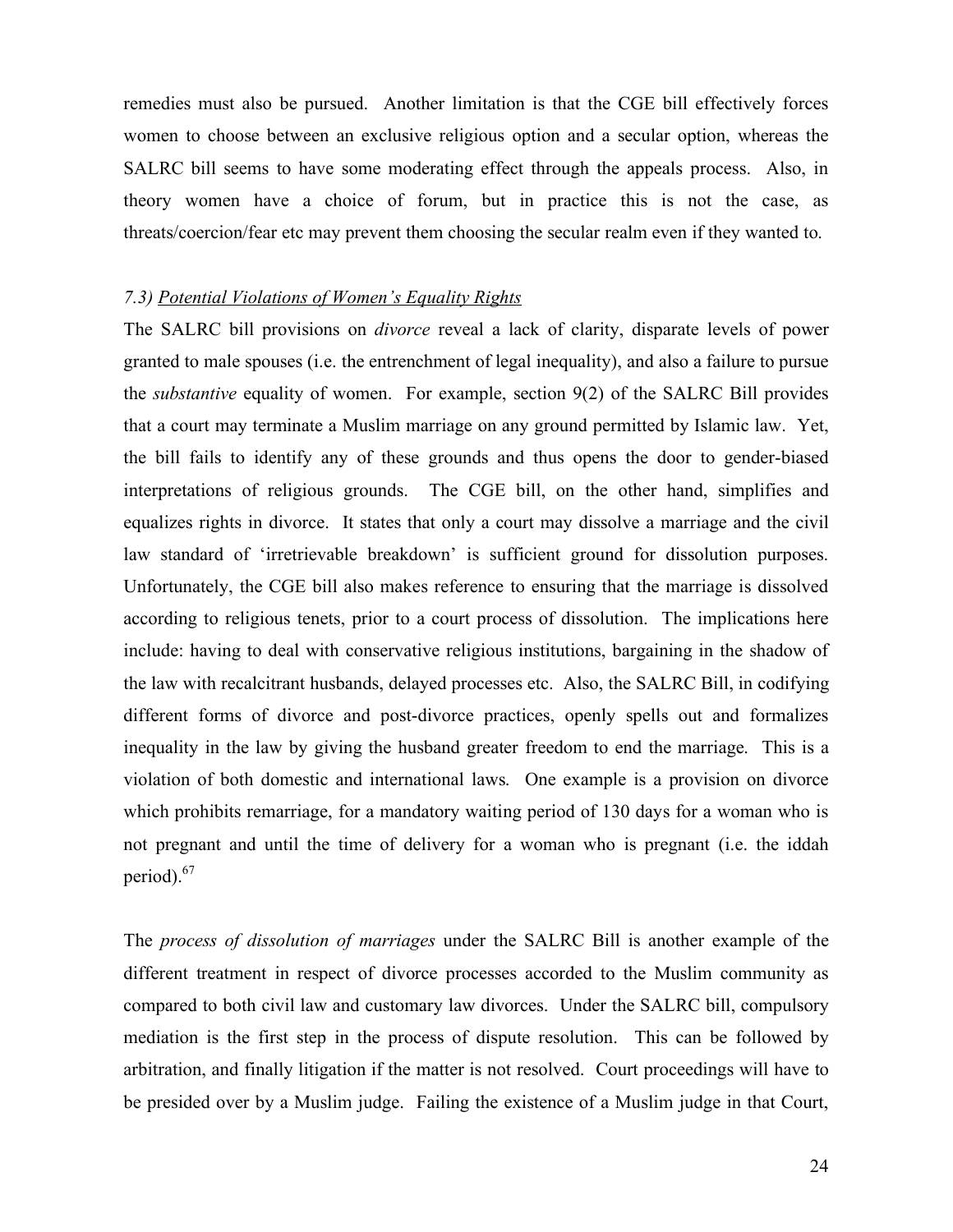the matter will have to be heard by a Muslim attorney (who would be designated as an actingjudge). Courts would be assisted by two Muslim assessors who have specialized knowledge of Islamic Laws. On appeal, the Supreme Court of Appeal would submit questions of Islamic Law to two accredited Muslim institutions.

Numerous problems are evident in this approach. First, in court cases, the application of Islamic laws could introduce gender bias into both the procedure and substance of the case. Second, as noted earlier, by creating a special role for Muslim judges and attorneys as judicial officers, the SALRC bill may convey existing distributional problems into the courtroom. Third, because this bill mandates compulsory mediation, only Muslim people would be made to go through this additional procedural 'hoop' in order to gain access to the formal justice system. This puts Muslims at a disadvantage vis-à-vis non-Muslims with regard to their constitutionally protected right to have access to both due process and effective justice. Fourth, because arbitration is a private process, there is concern that gender bias will proceed unchecked by public scrutiny. Studies have found that private bargaining in family law tends to yield inferior results for many women.<sup>68</sup> The CGE bill does not stipulate the appointment of religious judges, nor does it mandate compulsory mediation prior to adjudication processes for divorce. Hence, any underlying gender biases in the religious norms are further entrenched by the SALRC Bill, but neither are they fully confronted by the CGE Bill.

In the SALRC bill, the default position in respect of *matrimonial property regimes* for Muslim marriages is, as marriages out of community of property, excluding the accrual system. This is in contrast to the default system in both the civil law, i.e. the Marriage Act 25 of 1961 and also, the Recognition of Customary Marriages Act 120 of 1998, which provide for a default system of 'in community of property'. The SALRC bill provides that each spouse maintains his or her own estate and any growth accrued during the marriage will not be split between the two. This can be modified by a pre-nuptial contract, prior to the marriage ceremony. These provisions could serve to disadvantage women as male spouses can often more easily acquire hard assets during a marriage, while women may contribute more intangibly to family resources. Given the backdrop of existing gender inequality in terms of socio-economic resources, women are less able to assert their interests and demand an antenuptial contract. Also, under this bill, an application by the husband to enter into a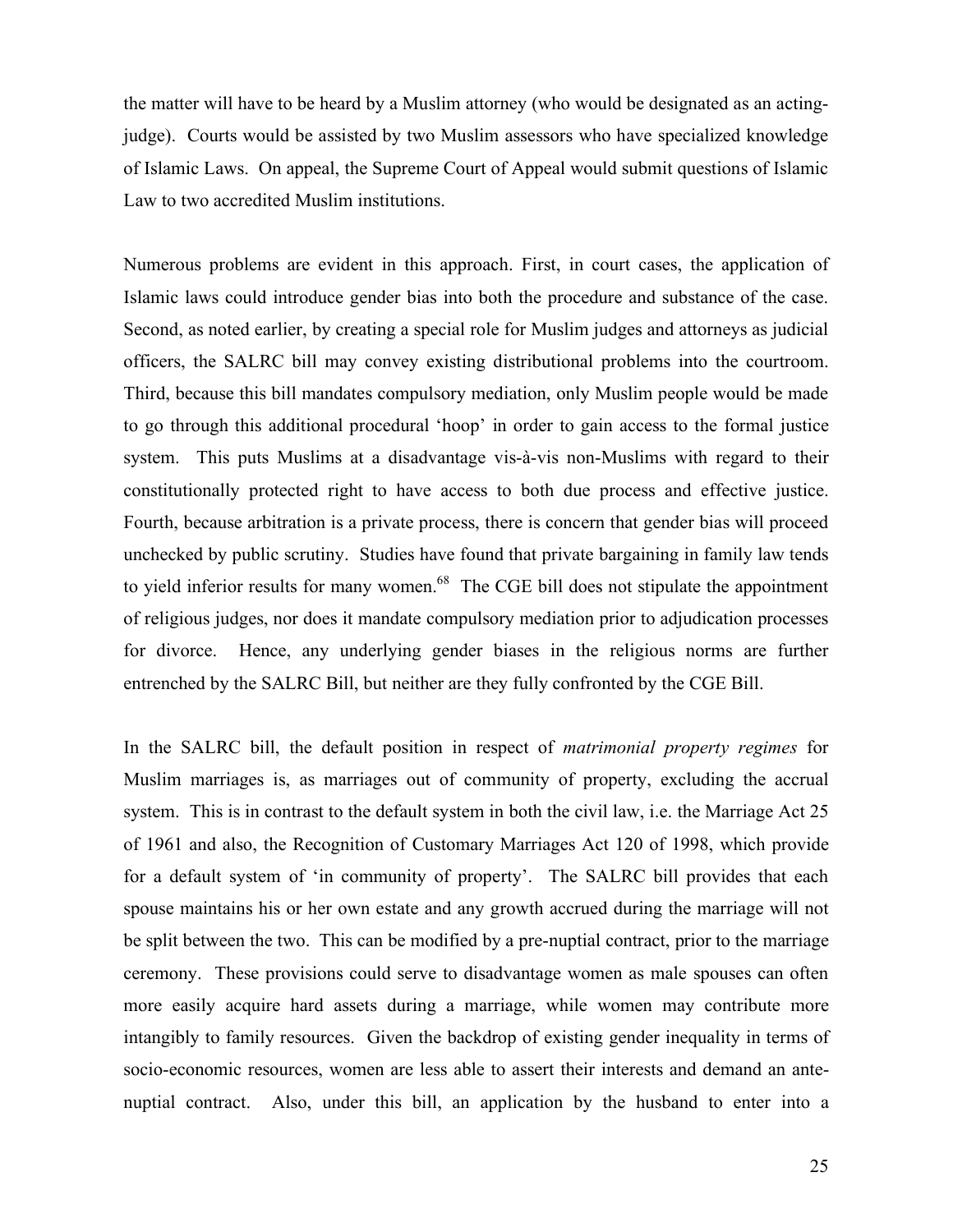subsequent marriage, may lead to the court dividing or terminating, an existing matrimonial property system. On the other hand, the CGE bill asserts that marriages will be governed by the tenets of the parties' religion. Although, this offers more room for the application of more equitable rules by the parties, by leaving the issues of proprietary consequences to the tenets of the religion, women in Muslim marriages are not protected from biased religious norms.

In terms of *maintenance*, the SALRC bill mandates that a husband supports his wife during marriage and for a limited period post-divorce (the iddah period) $^{69}$ , and that he pays child support to her upon divorce, but it has no provision for the payment of alimony. In contrast, the CGE bill would invoke the provisions of laws of general application that apply to marriage, divorce and maintenance. This is especially important since realistically in South Africa, many women traditionally labor in an unpaid or informal sector of the economy i.e. largely maintaining the household and caring for children. Furthermore, because of the historical legacy of a denial of education opportunities for non-white [black/people of color] people, women often lack the education and training required to later enter the work force if necessary. Hence, the lack of an equitable matrimonial system and a provision for alimony threatens to leave many women in financial jeopardy, if not utter destitution. As a result, this omission unfairly discriminates against women, both formally and substantively, de jure and de facto. The SALRC bill serves to further entrench inequality in South African law between Muslim and non-Muslim women.

## **8) Conclusion**

It is acknowledged that law is only one part of any solution relating the achievement of women's human rights and substantive gender equality. Law is not a panacea for underlying social inequities, both structural and systemic. It will ultimately be up to South Africans to give life and meaning to the rights entrenched in the Bill of Rights. Article 2 of the Maputo Protocol exhorts governments to seek the elimination of discrimination against women not only through legislative measures, but also through the modification "… of social and cultural patterns of conduct of women and men through public education, information, education and communication strategies, with a view to achieving the elimination of harmful cultural and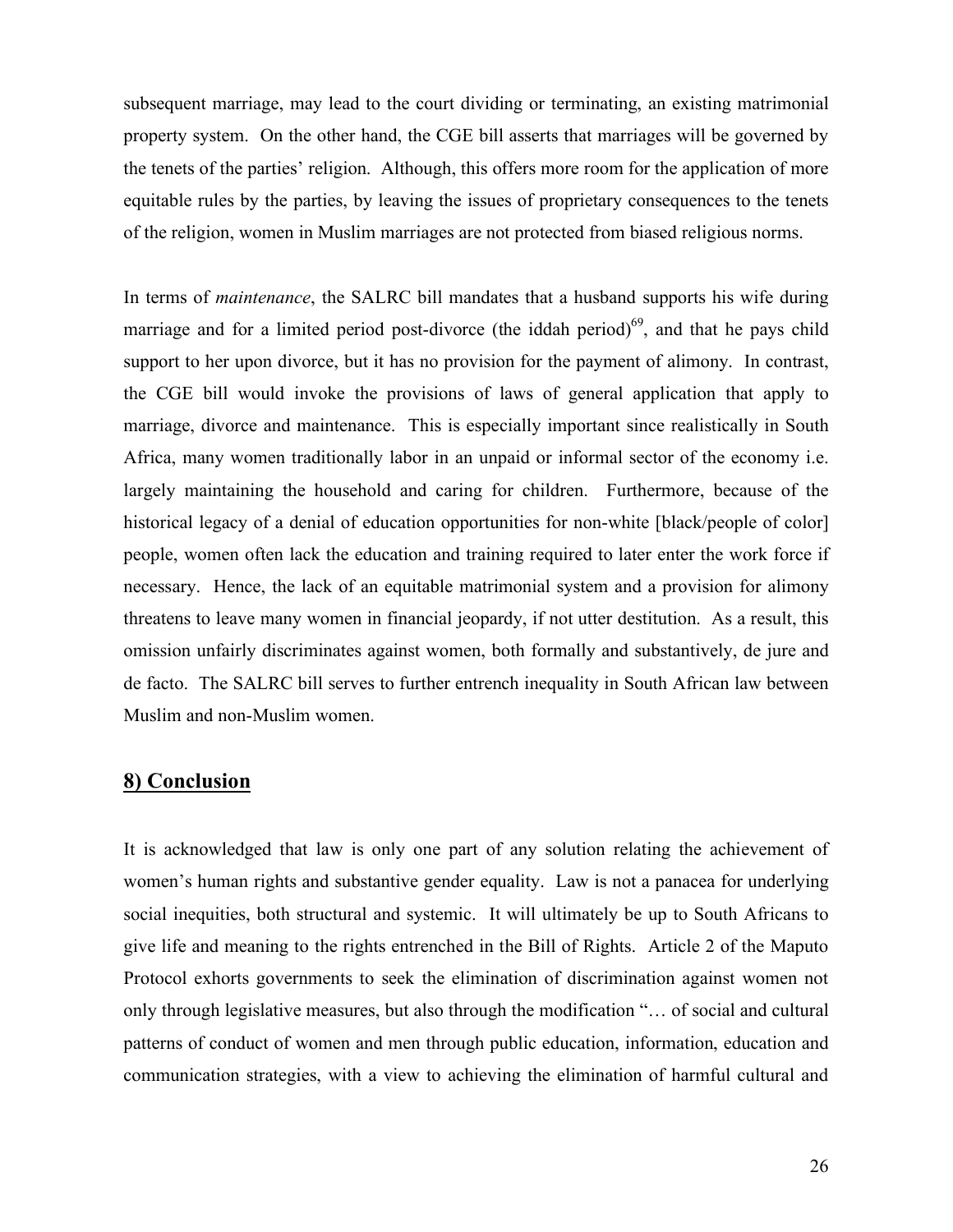traditional practices and all other practices which are based on the idea of the inferiority or the superiority of either of the sexes, or on stereotyped roles for women and men.<sup> $270$ </sup>

There is a spectrum of opportunities to give status to Muslim marriages. On one end is the present state of non-recognition, which is harmful *de facto* to women and so flagrantly disregarding of the constitutional right to religion and culture of Muslim South Africans. On the opposite end is the SALRC bill. Its codification of Muslim Personal laws opens a Pandora's Box of constitutional quagmires that threatens to swallow whole the social justice mission embodied in the right to gender equality. In the middle stands the CGE bill, recognizing all religious marriages, but not codifying any religion. It partly represents the hope of a society in which the rights to equality and to culture, religion, and tradition may flourish side by side. The Constitution of South Africa is consciously an instrument committed to social justice, transformation and reconstruction. Thus any attempt to change, modify, challenge or violate the constitutional values and norms is required to be justified and must be judged in terms of the consequences and the impact it may induce. The constitutional provision under Chapter 2, article 7(2) holds a compelling obligation for the government indicating that it is required to undertake actions to ensure equal and fair implementation of rights. It gives rise to affirmative duties for the government to take proactive and affirmative steps to ensure that rights of individuals are not violated or infringed, not only by the state, but also by private parties.

Many country experiences demonstrate that codification of Muslim Personal Laws poses constitutional as well as religious law challenges. These challenges raise questions for states engaging in this process, to reconsider and revisit codification as the approach to recognition of religious laws. Such experiences also emphasize the highly delicate subject of accommodation in the family law arena, including essential problems underlying the current theoretical and legal models for dividing jurisdiction over individuals with multiple affiliations. In the South African multicultural context, the issue of recognition of Muslim marriages is of concern to its very plural fabric. Hence, its approach to multiculturalism is decisive to both its secularist and pluralist identity. The situation South Africa is faced with now demands a closer look at the different models of multiculturalism various countries have followed, and also the impact of their approaches in the recognition of Muslim Personal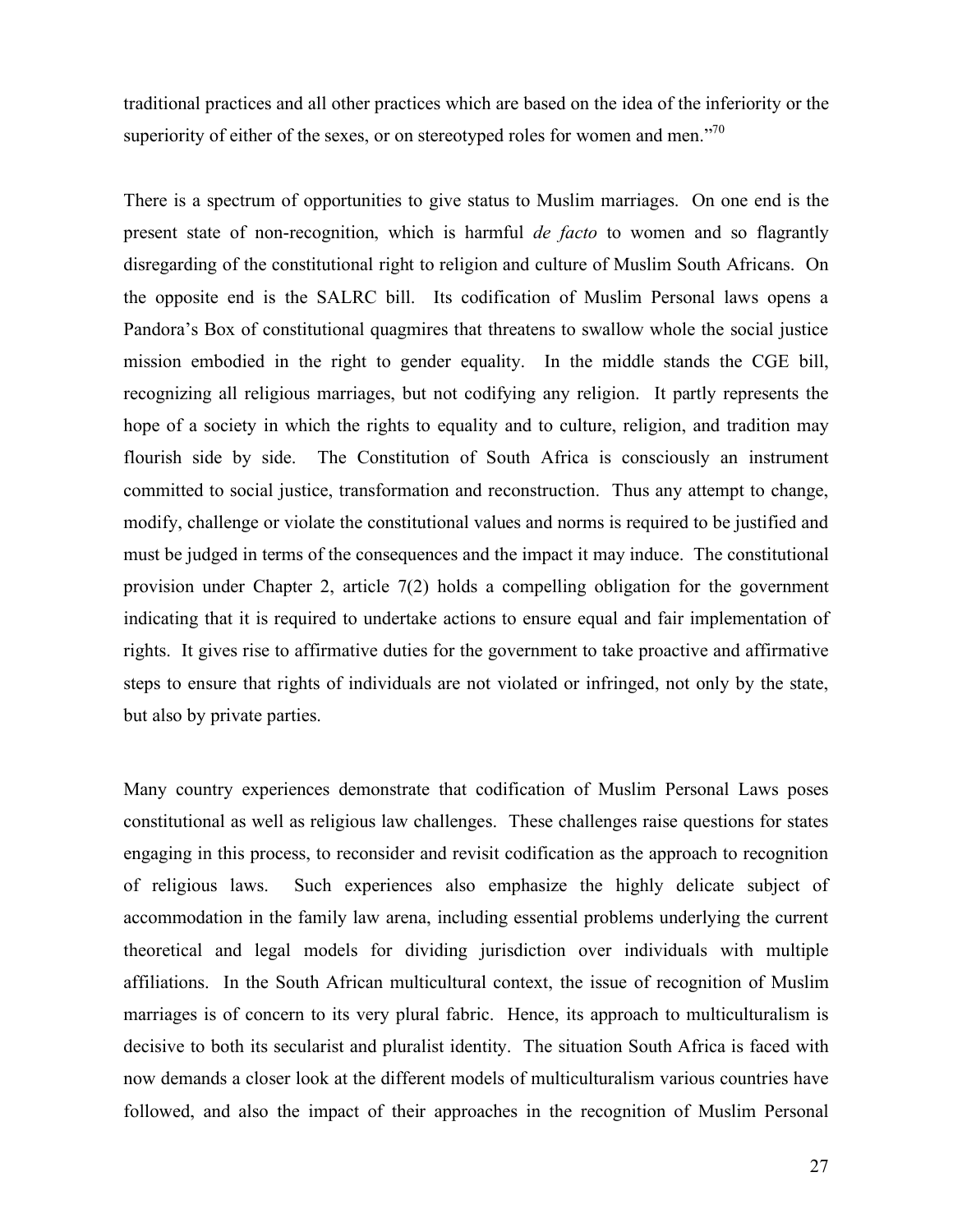Laws. The South African context requires institutional scrutiny that can appreciate the situational complexity faced by individuals who are culturally and legally tied to both the group and the state. The challenge is balancing equality rights and the right to religion. From a social science perspective – from the perspective of life as it is lived as opposed to law as it is written – a codification bill, such as the SALRC bill, will be harmful to women even when it appears neutral, such as when it allows women to enter anti-nuptial contracts to change the matrimonial regime. The reality in South Africa is that women are generally of a lower socioeconomic status than men; hence it is highly unlikely that they will be able to truly use such provisions to protect their interests. Turning a blind eye to such realities promotes and perpetuates the social inequalities the Constitution was designed to address. The problem that has been identified is that of non-recognition of religious marriages. This is a problem that is faced by the Muslim community as well as other religious communities. The legislative solution that is required is one of recognizing religious marriages, while avoiding codifying any particular religion.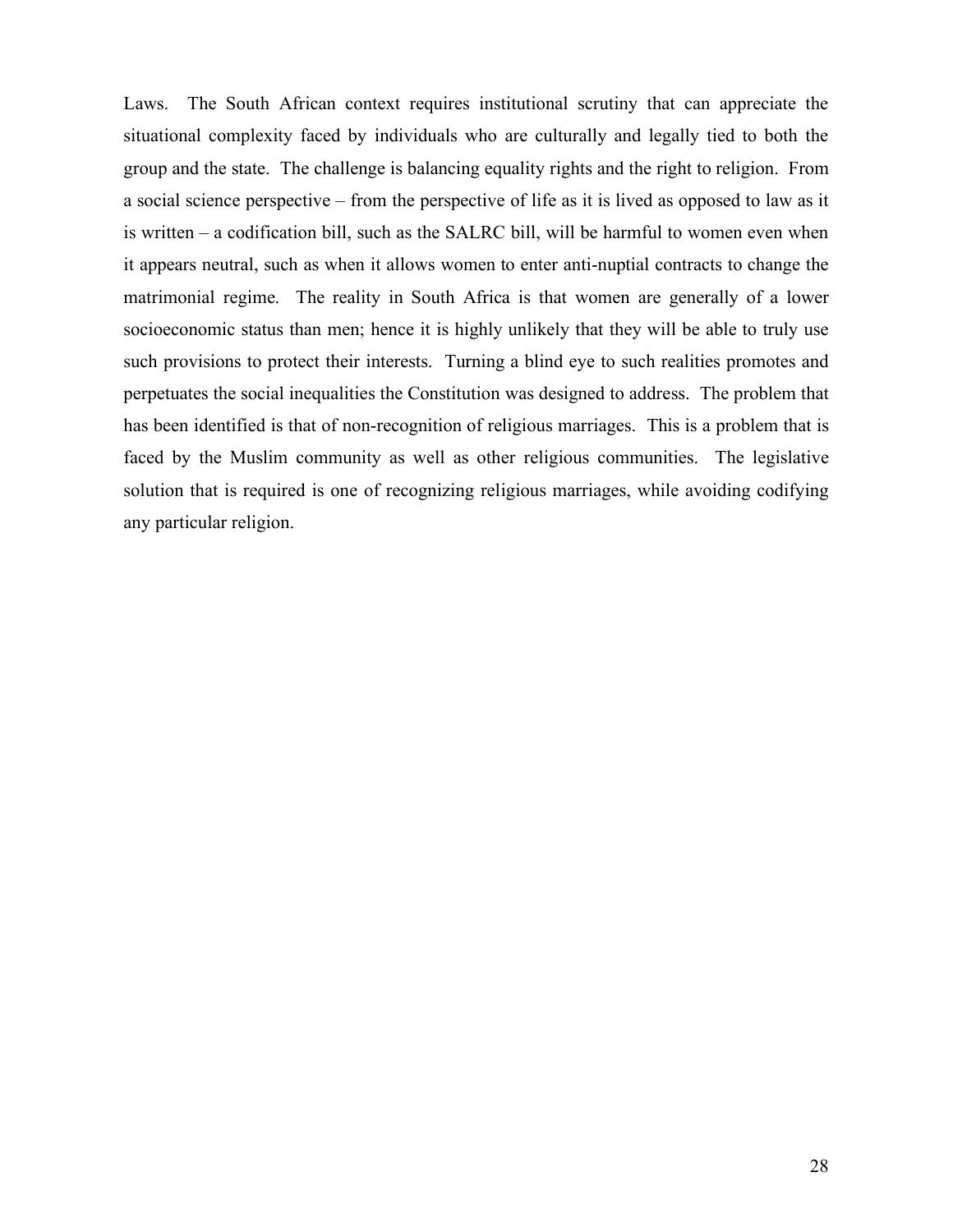#### **ENDNOTES**

1

<sup>1</sup> South African Law Reform Commission, Islamic Marriages and Related Matters: Report- Project 106 *(July 2003)*.

 $2\degree$  The Commission for Gender Equality (CGE) is a statutory body established in terms of the Constitution of South Africa and the Commission on Gender Equality Act No 39 of 1996. The mandate of the CGE is to promote respect for gender equality and the protection, development and attainment of gender equality. The powers and functions of the CGE are outlined in the Commission on Gender Equality Act 39 of 1996. In terms of section 11(1) (a) of this Act, the CGE, must, inter alia: Evaluate among others, any proposed law affecting gender equality or the status of women and make recommendations; and also evaluate any of the following: Acts of Parliament, systems of personal and/or family law, custom and/or customary practices, and systems of

<sup>3</sup> The Women's Legal Centre, South Africa is a public interest NGO that is planning to bring a class action application on behalf of its clients. Personal communication with Attorney J. Willams - 28 May 2007. <sup>4</sup> See generally Jagwanth S, "*The Inequality Challenge*" 15 Southern Africa Report 3 (2000); and Karl Klare, "Legal Culture & Transformative Constitutionalism," 14 South African Journal on Human Rights 146 (1998).

<sup>5</sup> Preamble, The Constitution of the Republic of South Africa, Act 108 of 1996.<br>
<sup>6</sup> Brink v. Kitshoff 1996 (4) SA 197 (CC) at 33, 40.<br>
<sup>7</sup> Ayelet Shachar, *Multicultural Jurisdictions – Cultural Differences and Women's* 

- 
- 
- 
- 
- 
- 
- 
- 
- 
- 
- 
- 

University Press. This section of the article is largely based on Pages 71-85.<br><sup>8</sup> Id.<br><sup>10</sup> Id. at 72<br><sup>10</sup> Id. at 73<br><sup>11</sup> Id. at 73<br><sup>12</sup> Id. at 77<br><sup>12</sup> Id. at 77<br><sup>14</sup> Id.<br><sup>16</sup> Id. at 78<br><sup>17</sup> Id.<br><sup>17</sup> Id. <sup>20</sup> Interviews conducted with various individuals in Oct 2005 in Cape Town, South Africa. In the interests of confidentiality, no names will be revealed. The list of interviewees is on file with the editor. <sup>21</sup> See gene

22 Mohammad Ahmad Khan v. Shah Bano Begum, SCC 2 (1985) Sec. 556. In A.I.R.(The All India Reporter): July 1985, Vol 72 Part 859: pp.945-954. More details on the Shah Bano case can be found at

 $\frac{http://www.law.emory.edu/IFL/cases/India.htm}{23}$  The Qur'an is regarded as the primary source of religious law and is considered by many Muslims to be the

literal voice of God.<br><sup>24</sup> Martha C. Nussbaum, "India: Implementing Sex Equality through Law" 2 Chicago .Journal of International Law (2001) at 45. See also the Muslim Women's Protection after Divorce Act (1986).

<sup>25</sup> The Constitution of the Republic of South Africa, Act 108 of 1996<br><sup>26</sup> Convention on the Elimination of All Forms of Discrimination Against Women (CEDAW) adopted 18 Dec.<br>1979, G.A. Res. 34/180, U.N. Doc. A/34/46 (198

<sup>27</sup> African Charter on Human and Peoples' Rights adopted 27 June 1981 and came into force in 1986 OAU Doc. CAB/LEG/67/3 rev.5, 21 ILM (1982) 58. Also available:  $\frac{http://www.Africa-Union.org/official documents}{http://www.Africa-Union.org/official documents}$ 

 $^{28}$  It is clear that the wording embraces the individual with free choice as the ultimate societal constituent. But it also raises questions about what interpretation should be attached to "community, morality and traditional values."<br><sup>29</sup> See supra note 27<br><sup>30</sup> Protocol to the African Charter on Human and Peoples' Rights on the Rights of Women in Africa (informally

called the 'Maputo Protocol'. Available: http://www.Africa-Union.org/officialdocuments

 $31$  Article 2 seeks the elimination of discrimination against women not only through legislative measures, but also through the modification "of social and cultural patterns of conduct of women and men through public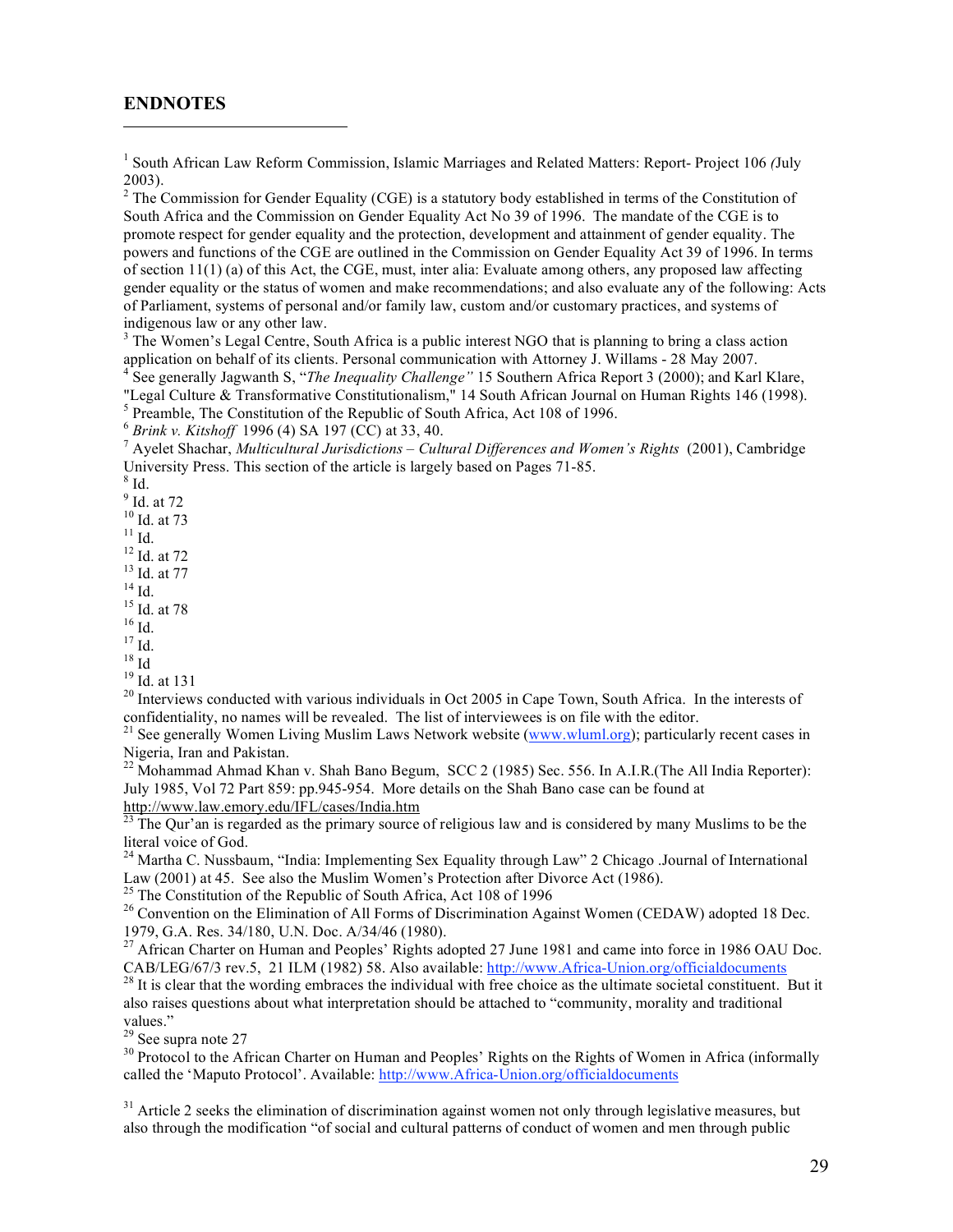education, information, education and communication strategies, with a view to achieving the elimination of harmful cultural and traditional practices and all other practices which are based on the idea of the inferiority or the superiority of either of the sexes, or on stereotyped roles for women and men." This final statement makes it clear that it will be difficult to argue that inherent differences of the sexes justify their differing roles and spheres in life. Similarly, Article 3 on the right to dignity seeks to promote the free development of a woman's personality, though ultimately it is unclear how one might give content to these statements.<br><sup>32</sup> Supra note 5<br><sup>33</sup> Fraser v Children's Court, Pretoria North, & others 1997 (2) 261 (CC) at para 20; See also, Minister of Ho

<u>.</u>

*Affairs v Fourie* 2005 (CC) at para 59 (quoting *S v Makwanyane and Another* 1995 (3) SA 391 (CC)).<br><sup>34</sup> Section 31 (2) of Constitution. Supra note 25.<br><sup>35</sup> Promotion of Equality and Prevention of Unfair Discrimination A

<sup>42</sup> Ryland v. Edros 1997 (1) BCLR 77 (C).<br><sup>43</sup> *Id.* at 460<br><sup>44</sup> Amod v. Multilateral Motor Vehicle Accident Fund 1999 (4) SA 1319 (SCA).<br><sup>45</sup> Du Plessis, Lourens, "Freedom of or Freedom from Religion?" 2001 B.Y.U. L. Re

<sup>52</sup> A fuller analysis of the provisions in both Bills will be addressed in a forthcoming journal article.<br><sup>53</sup> Supra note 20<br><sup>54</sup> Id<br><sup>55</sup> This criticism is also applicable to marriages recognized under the Recognition of

120 of 1998.<br><sup>56</sup> Supra note 1 at s1.2<br><sup>57</sup> South African Law Reform Commission, Islamic Marriages and Related Matters: Discussion Paper 101-

Project 59 (2001).<br><sup>58</sup> *Supra note* 1 at s2.8.<br><sup>59</sup> Talak, khula, faskh etc are different forms of divorce under Muslim personal laws. See SALRC Discussion<br>Papers, supra note 58.

 $60$  Iddah is a mandatory 'waiting period' imposed on women on divorce or death of a spouse. Amongst others, the restrictions include not being able to marry and also not being able to leave the matrimonial home (with some exceptions allowed). The objective behind the 'waiting period' is to determine if the woman is pregnant. If so, the 'waiting period' extends to until she gives birth, as opposed to a waiting period of three months on

<sup>61</sup> Supra note 20.<br><sup>62</sup> Id. 63 Id. 62 Id. 62 Id. 62 See generally Moosa E, "Prospects for Muslim Law in South Africa: A History and Recent Developments" in Yearbook of Islamic and Middle Eastern Law, Volume 3 1996; "What is MPL?" published by: Young Men's Muslim Association (South Africa), undated; Al-Haq Bulletin No. 21, Oct 2003 (Published in Port Elizabeth, South Africa)<br><sup>64</sup> Motala Z, "The Draft Bill on the Recognition of Muslim Marriages: An Unwise, Improvident and

Questionable Constitutional Exercise" Undated. Found on website: http://www.alinaam.org.za/misc/mplc01.htm Accessed 6/7/2006<br><sup>65</sup> Angela Quintal, "SA's Judges to go back to school: racism, sexism problems for judiciary, says report."

*Weekend Post,* 22 October, 2005.